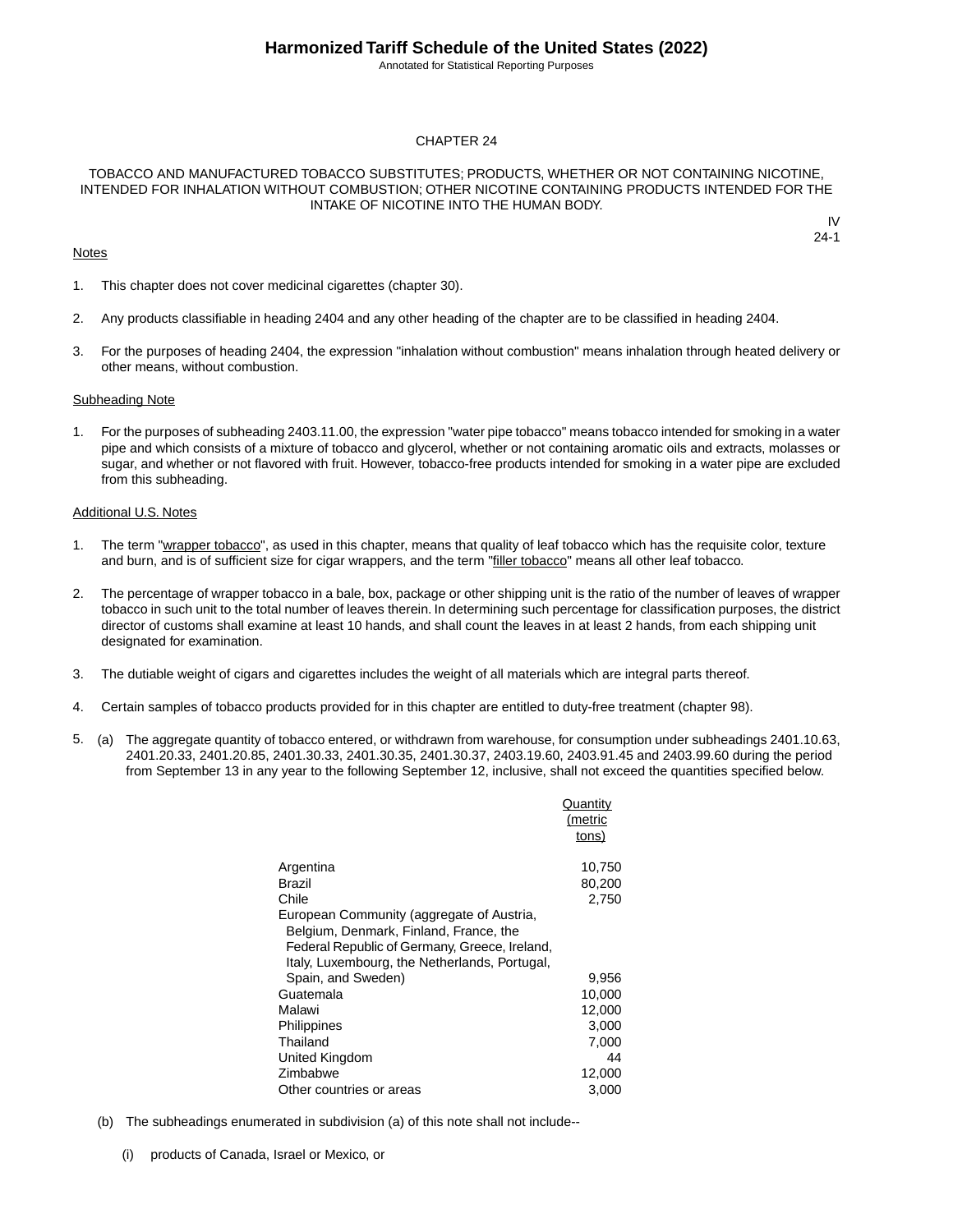Annotated for Statistical Reporting Purposes

Additional U.S. Notes (con.) IV 24-2

(ii) any quantities of tobacco for which duty treatment is claimed under any provision of chapter 98 of this schedule,

and no such articles shall be classifiable in such subheadings.

- (c) The quantitative limitations under this note are subject to regulations as may be issued by the United States Trade Representative or its designated agency.
- (d) Notwithstanding any other provision of this note, imports of tobacco, other than the product of Canada, Israel or Mexico, shall be eligible for the rates of duty provided in, and shall be classified in, the subheadings specified in paragraph (a) of this note, provided that the articles were (1) exported from the country of origin prior to September 13, 1995, and (2) imported directly from the country of origin into the customs territory of the United States, accompanied by such documentation as may be determined necessary by the Secretary of Treasury. For the purposes of this paragraph, entries of tobacco withdrawn from warehouse for consumption or entries of tobacco from foreign-trade zones shall not be determined to be imported directly from the country of origin into the customs territory of the United States.
- (e) For purposes of this chapter, imported tobaccos that are used to prepare cigarette tobaccos for marketing to the ultimate consumer to make hand-rolled cigarettes, are considered to be tobacco to be used in products other than cigarettes.
- 6. For the purposes of this chapter, the term "prepared for marketing to the ultimate consumer in the identical form and package in which imported" means that the product is imported in packaging of such sizes and labeling as to be readily identifiable as being intended for retail sale to the ultimate consumer without any alteration in the form of the product or its packaging.

#### Compiler's Note

The provisions of subchapter II of chapter 99 (Miscellaneous Tariff Bills or MTBs), the provisions of the Generalized System of Preferences (GSP) found in General Note 4 and most product exclusions from the additional tariffs on products of China in subchapter III of chapter 99 expired on December 31, 2020. However, no endnotes or footnotes relating to these provisions have been deleted as of the issue date of this edition.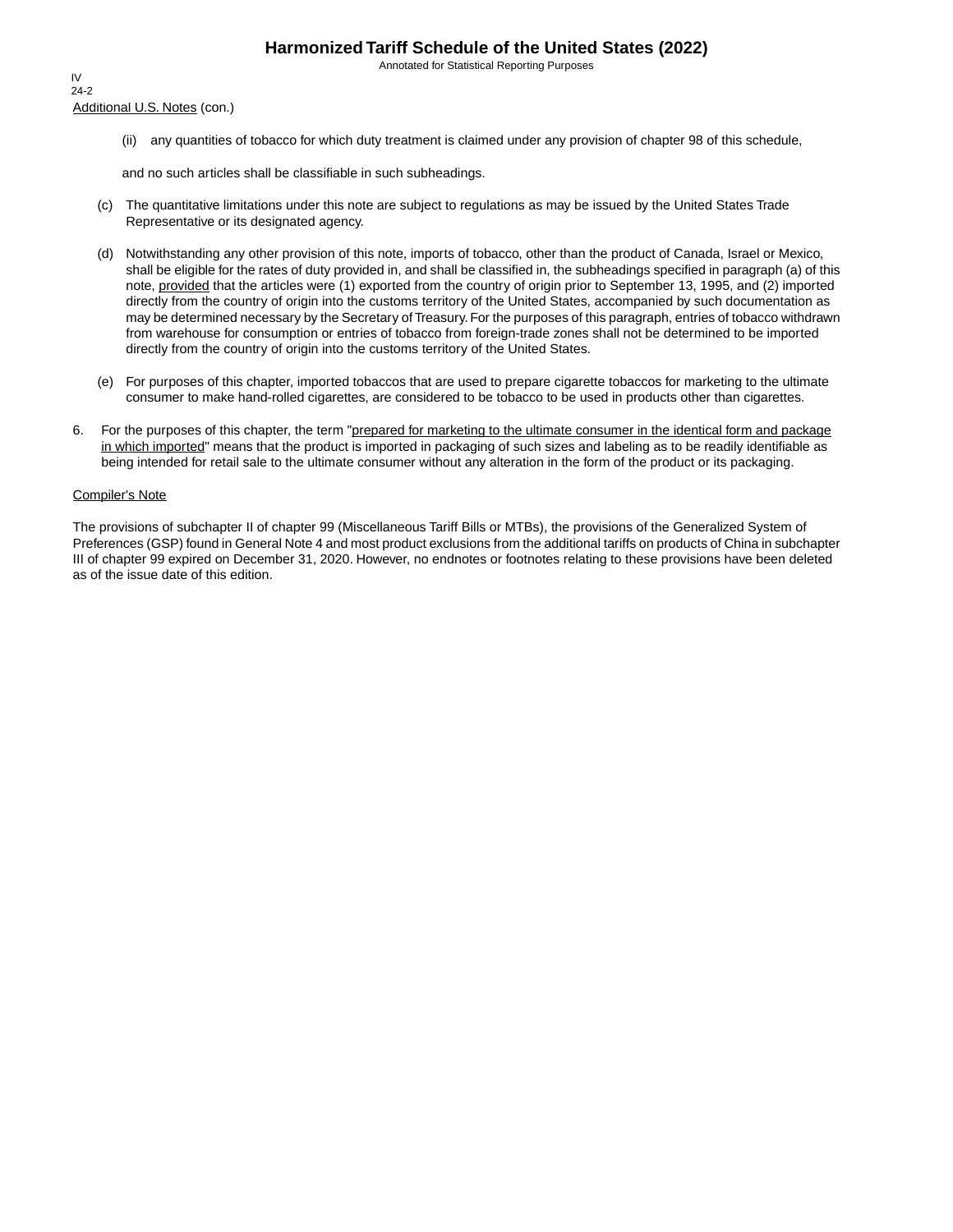Annotated for Statistical Reporting Purposes

| Heading/      | Stat.       |                                                                               | Unit           |         |             | Rates of Duty |                |
|---------------|-------------|-------------------------------------------------------------------------------|----------------|---------|-------------|---------------|----------------|
| Subheading    | Suf-<br>fix | Article Description                                                           | of<br>Quantity | General | $\mathbf 1$ | Special       | $\overline{2}$ |
| 2401          |             | Unmanufactured tobacco (whether or not threshed or similarly                  |                |         |             |               |                |
|               |             | processed); tobacco refuse:                                                   |                |         |             |               |                |
| 2401.10       |             | Tobacco, not stemmed/stripped:<br>Containing over 35 percent wrapper tobacco: |                |         |             |               |                |
| 2401.10.21    |             |                                                                               |                |         |             |               | \$5.02/kg      |
|               | 20          |                                                                               |                |         |             |               |                |
|               | 40          |                                                                               |                |         |             |               |                |
| 2401.10.29    |             |                                                                               |                |         |             |               | \$5.02/kg      |
|               | 20          |                                                                               |                |         |             |               |                |
|               | 40          |                                                                               |                |         |             |               |                |
|               |             | Not containing wrapper tobacco, or not containing over                        |                |         |             |               |                |
|               |             | 35 percent wrapper tobacco:<br>Oriental or Turkish type:                      |                |         |             |               |                |
| 2401.10.44 00 |             |                                                                               |                |         |             |               | 77.2¢/kg       |
| 2401.10.48 00 |             |                                                                               |                |         |             |               | 85¢/kg         |
| 2401.10.53    |             |                                                                               |                |         |             |               | 85¢/kg         |
|               | 40          |                                                                               |                |         |             |               |                |
|               | 50          |                                                                               |                |         |             |               |                |
|               |             |                                                                               |                |         |             |               |                |
|               |             |                                                                               |                |         |             |               |                |
|               |             |                                                                               |                |         |             |               |                |
|               |             |                                                                               |                |         |             |               |                |
|               |             |                                                                               |                |         |             |               |                |
|               |             |                                                                               |                |         |             |               |                |
|               |             |                                                                               |                |         |             |               |                |
|               |             |                                                                               |                |         |             |               |                |
|               |             |                                                                               |                |         |             |               |                |
|               |             |                                                                               |                |         |             |               |                |
|               |             |                                                                               |                |         |             |               |                |
|               |             |                                                                               |                |         |             |               |                |
|               |             |                                                                               |                |         |             |               |                |
|               |             |                                                                               |                |         |             |               |                |
|               |             |                                                                               |                |         |             |               |                |
|               |             |                                                                               |                |         |             |               |                |
|               |             |                                                                               |                |         |             |               |                |
|               |             |                                                                               |                |         |             |               |                |
|               |             |                                                                               |                |         |             |               |                |
|               |             |                                                                               |                |         |             |               |                |
|               |             |                                                                               |                |         |             |               |                |
|               |             |                                                                               |                |         |             |               |                |
|               |             |                                                                               |                |         |             |               |                |
|               |             |                                                                               |                |         |             |               |                |
|               |             |                                                                               |                |         |             |               |                |
|               |             |                                                                               |                |         |             |               |                |
|               |             |                                                                               |                |         |             |               |                |
|               |             |                                                                               |                |         |             |               |                |
|               |             |                                                                               |                |         |             |               |                |
|               |             |                                                                               |                |         |             |               |                |
|               |             |                                                                               |                |         |             |               |                |
|               |             |                                                                               |                |         |             |               |                |
|               |             |                                                                               |                |         |             |               |                |
|               |             |                                                                               |                |         |             |               |                |
|               |             |                                                                               |                |         |             |               |                |
|               |             |                                                                               |                |         |             |               |                |
|               |             |                                                                               |                |         |             |               |                |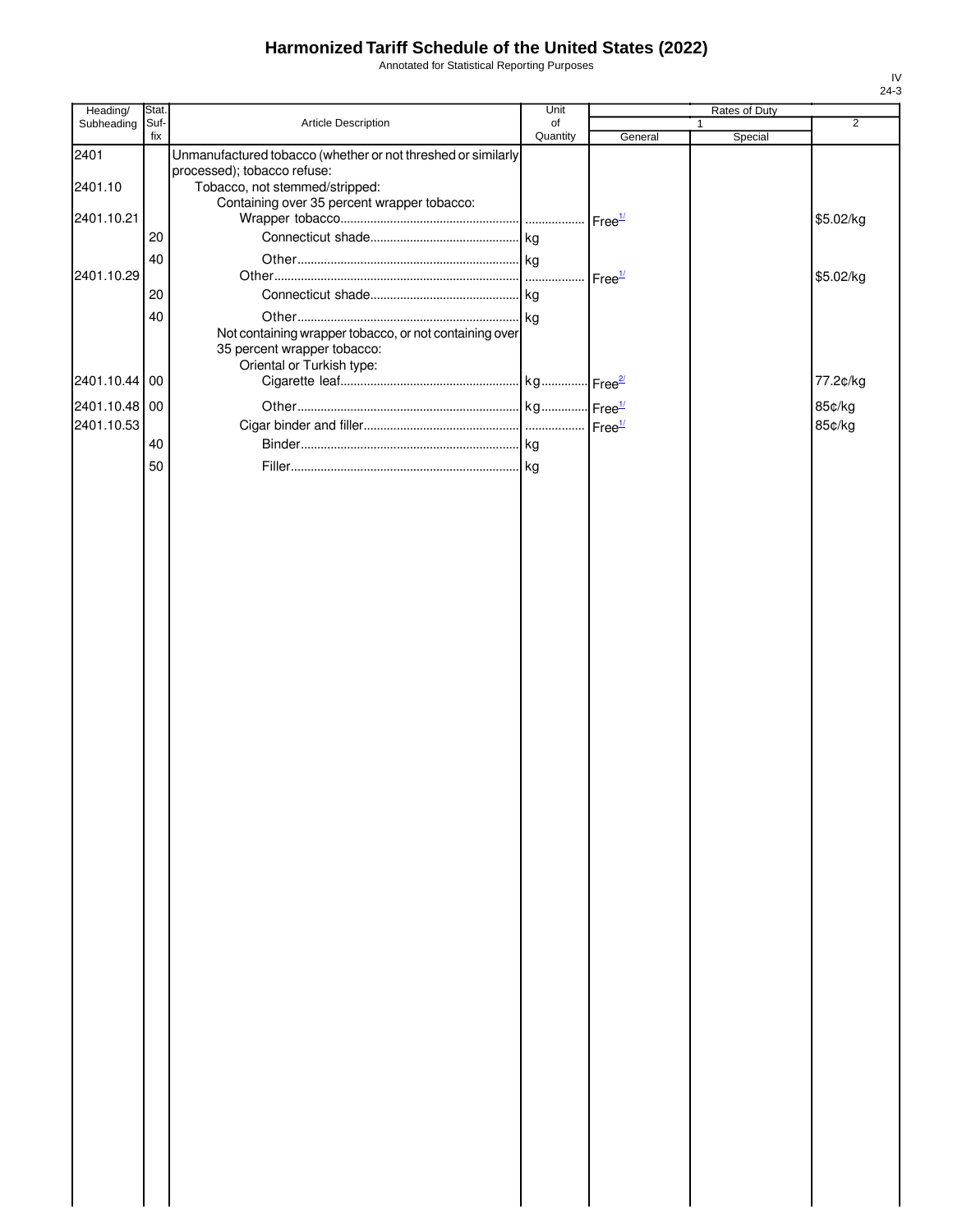Annotated for Statistical Reporting Purposes

| Heading/    | Stat.       |                                                                             | Unit           |                                              | Rates of Duty                          |                |
|-------------|-------------|-----------------------------------------------------------------------------|----------------|----------------------------------------------|----------------------------------------|----------------|
| Subheading  | Suf-<br>fix | <b>Article Description</b>                                                  | of<br>Quantity | General                                      | Special                                | $\overline{2}$ |
| 2401 (con.) |             | Unmanufactured tobacco (whether or not threshed or similarly                |                |                                              |                                        |                |
| 2401.10     |             | processed); tobacco refuse: (con.)<br>Tobacco, not stemmed/stripped: (con.) |                |                                              |                                        |                |
| (con.)      |             |                                                                             |                |                                              |                                        |                |
|             |             | Not containing wrapper tobacco, or not containing over                      |                |                                              |                                        |                |
|             |             | 35 percent wrapper tobacco: (con.)<br>Other:                                |                |                                              |                                        |                |
|             |             | Flue-cured, burley and other light air-cured                                |                |                                              |                                        |                |
|             |             | leaf:                                                                       |                |                                              |                                        |                |
| 2401.10.61  |             | To be used in products other than                                           |                |                                              | Free (A+, AU, BH,                      | 77.2¢/kg       |
|             |             |                                                                             |                |                                              | CL, CO, D, E, IL,                      |                |
|             |             |                                                                             |                |                                              | KR, MA, OM, P,                         |                |
|             | 30          |                                                                             |                |                                              | PA, PE, S, SG)                         |                |
|             | 60          |                                                                             |                |                                              |                                        |                |
|             |             |                                                                             |                |                                              |                                        |                |
|             | 80          |                                                                             |                |                                              |                                        |                |
|             | 90          | Other:                                                                      |                |                                              |                                        |                |
| 2401.10.63  |             | Described in additional U.S. note 5 to                                      |                |                                              |                                        |                |
|             |             | this chapter and entered pursuant to                                        |                |                                              |                                        |                |
|             |             |                                                                             |                |                                              | Free (A+, BH, CL,<br>CO, D, E, KR, MA, | 77.2¢/kg       |
|             |             |                                                                             |                |                                              | OM, P, PA, PE, S,                      |                |
|             |             |                                                                             |                |                                              | SG)                                    |                |
|             | 30          |                                                                             |                |                                              |                                        |                |
|             | 60          |                                                                             |                |                                              |                                        |                |
|             | 80          |                                                                             |                |                                              |                                        |                |
| 2401.10.65  | 90          |                                                                             |                |                                              | Free (BH, CL, IL,                      | 350%           |
|             |             |                                                                             |                | $350\%$ <sup>1/</sup>                        | KR, MA, OM, P, S,                      |                |
|             |             |                                                                             |                |                                              | SG)                                    |                |
|             |             |                                                                             |                |                                              | 23.3% (PE)<br>140% (PA)                |                |
|             |             |                                                                             |                |                                              | See 9913.24.05-                        |                |
|             |             |                                                                             |                |                                              | 9913.24.10 (AU)                        |                |
|             |             |                                                                             |                |                                              | See 9918.24.10-<br>9918.24.11 (CO)     |                |
|             | 30          |                                                                             |                |                                              |                                        |                |
|             | 60          |                                                                             |                |                                              |                                        |                |
|             | 80          |                                                                             |                |                                              |                                        |                |
|             | 90          |                                                                             |                |                                              |                                        |                |
| 2401.10.95  |             |                                                                             |                | 32.7 $\mathcal{L}/\mathsf{kg}^{\frac{1}{2}}$ | Free (A, AU, BH, CL, 85¢/kg            |                |
|             |             |                                                                             |                |                                              | CO, D, E, IL, KR,<br>MA, OM, P, PA,    |                |
|             |             |                                                                             |                |                                              | PE, S, SG)                             |                |
|             | 10          | Fire-cured Kentucky and Tennessee kg                                        |                |                                              |                                        |                |
|             | 15          | Dark-air cured Kentucky and                                                 |                |                                              |                                        |                |
|             |             |                                                                             | .lkg           |                                              |                                        |                |
|             | 20          |                                                                             |                |                                              |                                        |                |
|             | 25          |                                                                             |                |                                              |                                        |                |
|             | 30          |                                                                             |                |                                              |                                        |                |
|             | 60          |                                                                             |                |                                              |                                        |                |
|             |             |                                                                             |                |                                              |                                        |                |
|             |             |                                                                             |                |                                              |                                        |                |
|             |             |                                                                             |                |                                              |                                        |                |
|             |             |                                                                             |                |                                              |                                        |                |
|             |             |                                                                             |                |                                              |                                        |                |
|             |             |                                                                             |                |                                              |                                        |                |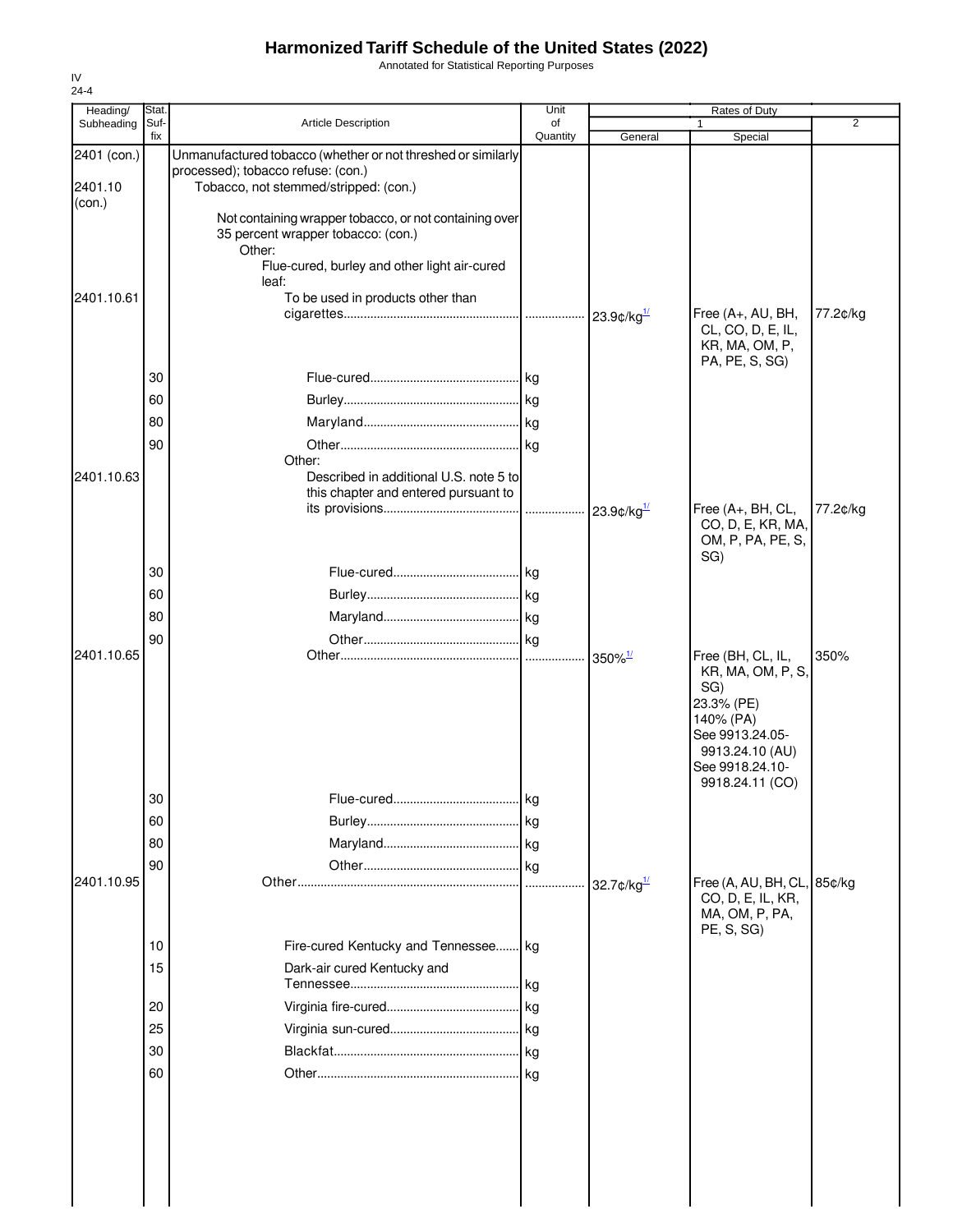Annotated for Statistical Reporting Purposes

| Heading/      | Stat.       |                                                              | Unit           |         | Rates of Duty                          |                |
|---------------|-------------|--------------------------------------------------------------|----------------|---------|----------------------------------------|----------------|
| Subheading    | Suf-<br>fix | Article Description                                          | of<br>Quantity | General | $\mathbf{1}$<br>Special                | $\overline{2}$ |
| 2401 (con.)   |             | Unmanufactured tobacco (whether or not threshed or similarly |                |         |                                        |                |
|               |             | processed); tobacco refuse: (con.)                           |                |         |                                        |                |
| 2401.20       |             | Tobacco, partly or wholly stemmed/stripped:                  |                |         |                                        |                |
|               |             | Not threshed or similarly processed:                         |                |         |                                        |                |
| 2401.20.05 00 |             | Leaf tobacco, the product of two or more countries           |                |         |                                        |                |
|               |             | or dependencies, when mixed or packed                        |                |         |                                        |                |
|               |             |                                                              |                |         | Free (A+, AU, BH,                      | \$6.45/kg      |
|               |             |                                                              |                |         | CL, CO, D, E, IL,<br>KR, MA, OM, P,    |                |
|               |             |                                                              |                |         | PA, PE, S, SG)                         |                |
|               |             | Other:                                                       |                |         |                                        |                |
|               |             | Containing over 35 percent wrapper tobacco:                  |                |         |                                        |                |
| 2401.20.14    |             |                                                              |                |         |                                        | \$6.45/kg      |
|               | 20          |                                                              |                |         |                                        |                |
|               | 40          |                                                              |                |         |                                        |                |
| 2401.20.18 00 |             |                                                              |                |         |                                        | \$6.45/kg      |
|               |             | Not containing wrapper tobacco, or not                       |                |         |                                        |                |
|               |             | containing over 35 percent wrapper tobacco:                  |                |         |                                        |                |
|               |             | Oriental or Turkish type:                                    |                |         |                                        |                |
| 2401.20.23 00 |             |                                                              |                |         |                                        | \$1.21/kg      |
| 2401.20.26 00 |             |                                                              |                |         |                                        | \$1.15/kg      |
| 2401.20.29    |             |                                                              |                |         |                                        | \$1.15/kg      |
|               | 70          |                                                              |                |         |                                        |                |
|               | 90          |                                                              |                |         |                                        |                |
|               |             | Other:                                                       |                |         |                                        |                |
|               |             | Flue-cured, burley and other light                           |                |         |                                        |                |
|               |             | air-cured leaf:                                              |                |         |                                        |                |
| 2401.20.31    |             | To be used in products other than                            |                |         |                                        |                |
|               |             |                                                              |                |         | Free (A+, AU, BH,<br>CL, CO, D, E, IL, | \$1.21/kg      |
|               |             |                                                              |                |         | KR, MA, OM, P,                         |                |
|               |             |                                                              |                |         | PA, PE, S, SG)                         |                |
|               | 10          |                                                              |                |         |                                        |                |
|               | 20          |                                                              |                |         |                                        |                |
|               | 30          |                                                              |                |         |                                        |                |
|               | 40          |                                                              |                |         |                                        |                |
|               |             |                                                              |                |         |                                        |                |
|               |             |                                                              |                |         |                                        |                |
|               |             |                                                              |                |         |                                        |                |
|               |             |                                                              |                |         |                                        |                |
|               |             |                                                              |                |         |                                        |                |
|               |             |                                                              |                |         |                                        |                |
|               |             |                                                              |                |         |                                        |                |
|               |             |                                                              |                |         |                                        |                |
|               |             |                                                              |                |         |                                        |                |
|               |             |                                                              |                |         |                                        |                |
|               |             |                                                              |                |         |                                        |                |
|               |             |                                                              |                |         |                                        |                |
|               |             |                                                              |                |         |                                        |                |
|               |             |                                                              |                |         |                                        |                |
|               |             |                                                              |                |         |                                        |                |
|               |             |                                                              |                |         |                                        |                |
|               |             |                                                              |                |         |                                        |                |
|               |             |                                                              |                |         |                                        |                |
|               |             |                                                              |                |         |                                        |                |
|               |             |                                                              |                |         |                                        |                |
|               |             |                                                              |                |         |                                        |                |
|               |             |                                                              |                |         |                                        |                |
|               |             |                                                              |                |         |                                        |                |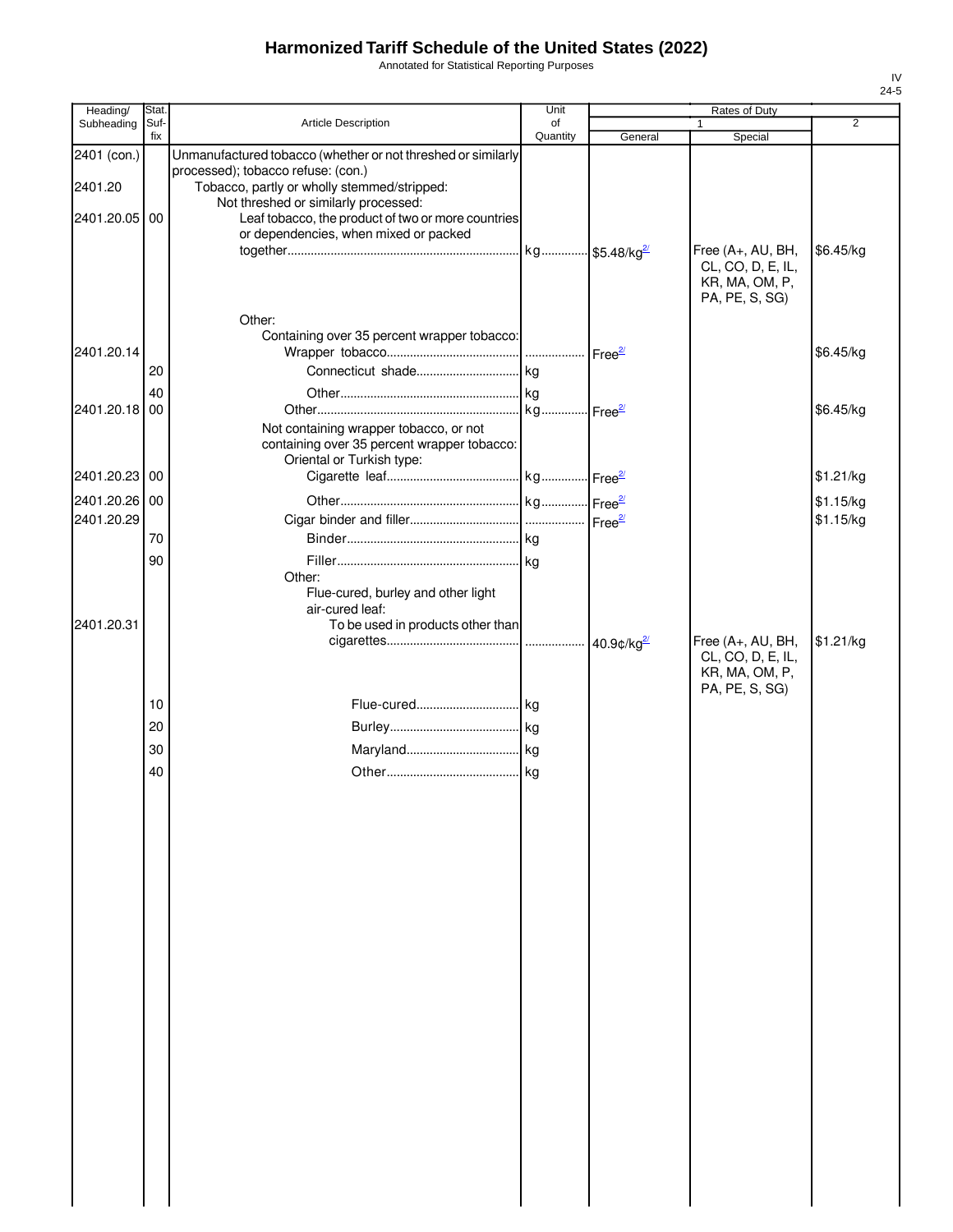Annotated for Statistical Reporting Purposes

| Heading/    | <b>Stat</b> |                                                              | Unit           |                       | Rates of Duty                          |                |
|-------------|-------------|--------------------------------------------------------------|----------------|-----------------------|----------------------------------------|----------------|
| Subheading  | Suf-<br>fix | Article Description                                          | of<br>Quantity | General               | Special                                | $\overline{2}$ |
| 2401 (con.) |             | Unmanufactured tobacco (whether or not threshed or similarly |                |                       |                                        |                |
|             |             | processed); tobacco refuse: (con.)                           |                |                       |                                        |                |
| 2401.20     |             | Tobacco, partly or wholly stemmed/stripped: (con.)           |                |                       |                                        |                |
| (con.)      |             |                                                              |                |                       |                                        |                |
|             |             | Not threshed or similarly processed: (con.)                  |                |                       |                                        |                |
|             |             | Other: (con.)<br>Not containing wrapper tobacco, or not      |                |                       |                                        |                |
|             |             | containing over 35 percent wrapper tobacco:                  |                |                       |                                        |                |
|             |             | (con.)                                                       |                |                       |                                        |                |
|             |             | Other: (con.)                                                |                |                       |                                        |                |
|             |             | Flue-cured, burley and other light                           |                |                       |                                        |                |
|             |             | air-cured leaf: (con.)<br>Other:                             |                |                       |                                        |                |
| 2401.20.33  |             | Described in additional U.S.                                 |                |                       |                                        |                |
|             |             | note 5 to this chapter and                                   |                |                       |                                        |                |
|             |             | entered pursuant to its                                      |                |                       |                                        |                |
|             |             |                                                              |                | $40.9$ ¢/kg $^{2}$    | Free (A+, BH, CL,                      | \$1.21/kg      |
|             |             |                                                              |                |                       | CO, D, E, KR, MA,<br>OM, P, PA, PE, S, |                |
|             |             |                                                              |                |                       | SG)                                    |                |
|             | 10          | Flue-cured kg                                                |                |                       |                                        |                |
|             | 20          |                                                              |                |                       |                                        |                |
|             | 30          |                                                              |                |                       |                                        |                |
|             |             |                                                              |                |                       |                                        |                |
| 2401.20.35  | 40          |                                                              |                |                       | Free (BH, CL, IL,                      | 350%           |
|             |             |                                                              |                | $350\%$ <sup>2/</sup> | KR, MA, OM, P, S,                      |                |
|             |             |                                                              |                |                       | SG)                                    |                |
|             |             |                                                              |                |                       | 23.3% (PE)                             |                |
|             |             |                                                              |                |                       | 140% (PA)                              |                |
|             |             |                                                              |                |                       | See 9913.24.05-                        |                |
|             |             |                                                              |                |                       | 9913.24.10 (AU)<br>See 9918.24.10-     |                |
|             |             |                                                              |                |                       | 9918.24.11 (CO)                        |                |
|             | 10          | Flue-cured kg                                                |                |                       |                                        |                |
|             | 20          |                                                              |                |                       |                                        |                |
|             | 30          |                                                              |                |                       |                                        |                |
|             |             |                                                              |                |                       |                                        |                |
| 2401.20.57  | 40          |                                                              |                |                       | Free (A*, AU, BH,                      | \$1.15/kg      |
|             |             |                                                              |                |                       | CL, CO, D, E, IL,                      |                |
|             |             |                                                              |                |                       | KR, MA, OM, P,                         |                |
|             |             |                                                              |                |                       | PA, PE, S, SG)                         |                |
|             | 10          | Fire-cured Kentucky and                                      |                |                       |                                        |                |
|             |             |                                                              |                |                       |                                        |                |
|             | 15          | Dark-air cured Kentucky and                                  |                |                       |                                        |                |
|             |             |                                                              |                |                       |                                        |                |
|             | 20          | Virginia fire-cured kg                                       |                |                       |                                        |                |
|             | 25          | Virginia sun-cured kg                                        |                |                       |                                        |                |
|             | 30          |                                                              |                |                       |                                        |                |
|             | 40          |                                                              |                |                       |                                        |                |
|             |             |                                                              |                |                       |                                        |                |
|             |             |                                                              |                |                       |                                        |                |
|             |             |                                                              |                |                       |                                        |                |
|             |             |                                                              |                |                       |                                        |                |
|             |             |                                                              |                |                       |                                        |                |
|             |             |                                                              |                |                       |                                        |                |
|             |             |                                                              |                |                       |                                        |                |
|             |             |                                                              |                |                       |                                        |                |
|             |             |                                                              |                |                       |                                        |                |
|             |             |                                                              |                |                       |                                        |                |
|             |             |                                                              |                |                       |                                        |                |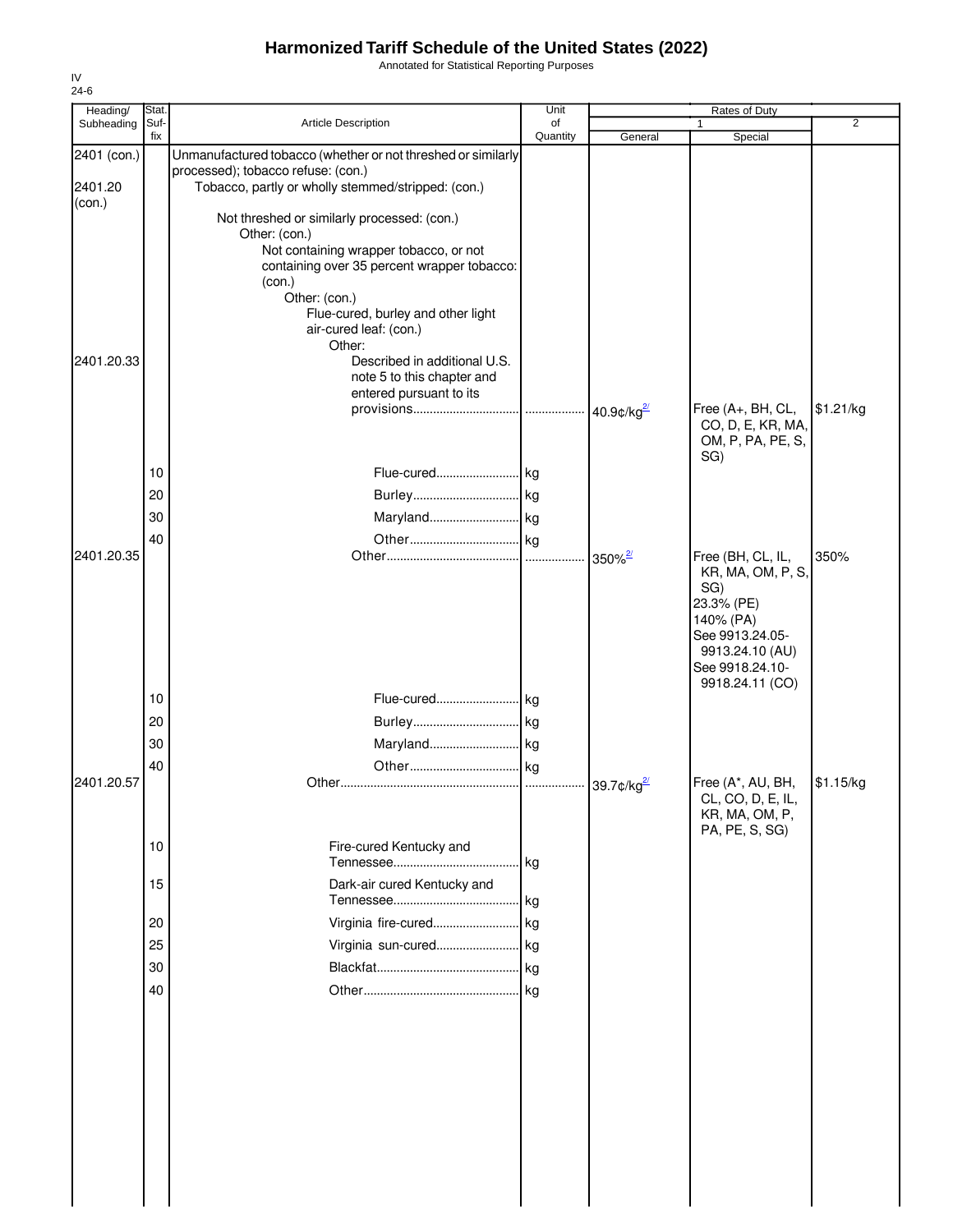Annotated for Statistical Reporting Purposes

| Suf-<br>fix   | Article Description<br>Unmanufactured tobacco (whether or not threshed or similarly      | of<br>Quantity                    | General | 1<br>Special                                                               | $\overline{2}$ |
|---------------|------------------------------------------------------------------------------------------|-----------------------------------|---------|----------------------------------------------------------------------------|----------------|
|               |                                                                                          |                                   |         |                                                                            |                |
|               | processed); tobacco refuse: (con.)<br>Tobacco, partly or wholly stemmed/stripped: (con.) |                                   |         |                                                                            |                |
|               | Threshed or similarly processed:                                                         |                                   |         |                                                                            | 77.2¢/kg       |
| 20            |                                                                                          |                                   |         |                                                                            |                |
|               |                                                                                          |                                   |         |                                                                            |                |
|               | Other:                                                                                   |                                   |         |                                                                            |                |
| 2401.20.75 00 |                                                                                          |                                   |         |                                                                            | \$1.10/kg      |
|               | Other:                                                                                   |                                   |         |                                                                            |                |
|               |                                                                                          |                                   |         | Free (A+, AU, BH,<br>CL, CO, D, E, IL,<br>KR, MA, OM, P,<br>PA, PE, S, SG) | \$1.10/kg      |
| 10            |                                                                                          |                                   |         |                                                                            |                |
| 20            |                                                                                          |                                   |         |                                                                            |                |
| 30            |                                                                                          |                                   |         |                                                                            |                |
| 35            | Fire-cured Kentucky and                                                                  |                                   |         |                                                                            |                |
| 40            | Dark-air cured Kentucky and                                                              |                                   |         |                                                                            |                |
| 50            |                                                                                          |                                   |         |                                                                            |                |
| 55            |                                                                                          |                                   |         |                                                                            |                |
| 60            |                                                                                          |                                   |         |                                                                            |                |
| 90            |                                                                                          |                                   |         |                                                                            |                |
|               |                                                                                          |                                   |         |                                                                            |                |
|               | 40                                                                                       | To be used in products other than |         |                                                                            |                |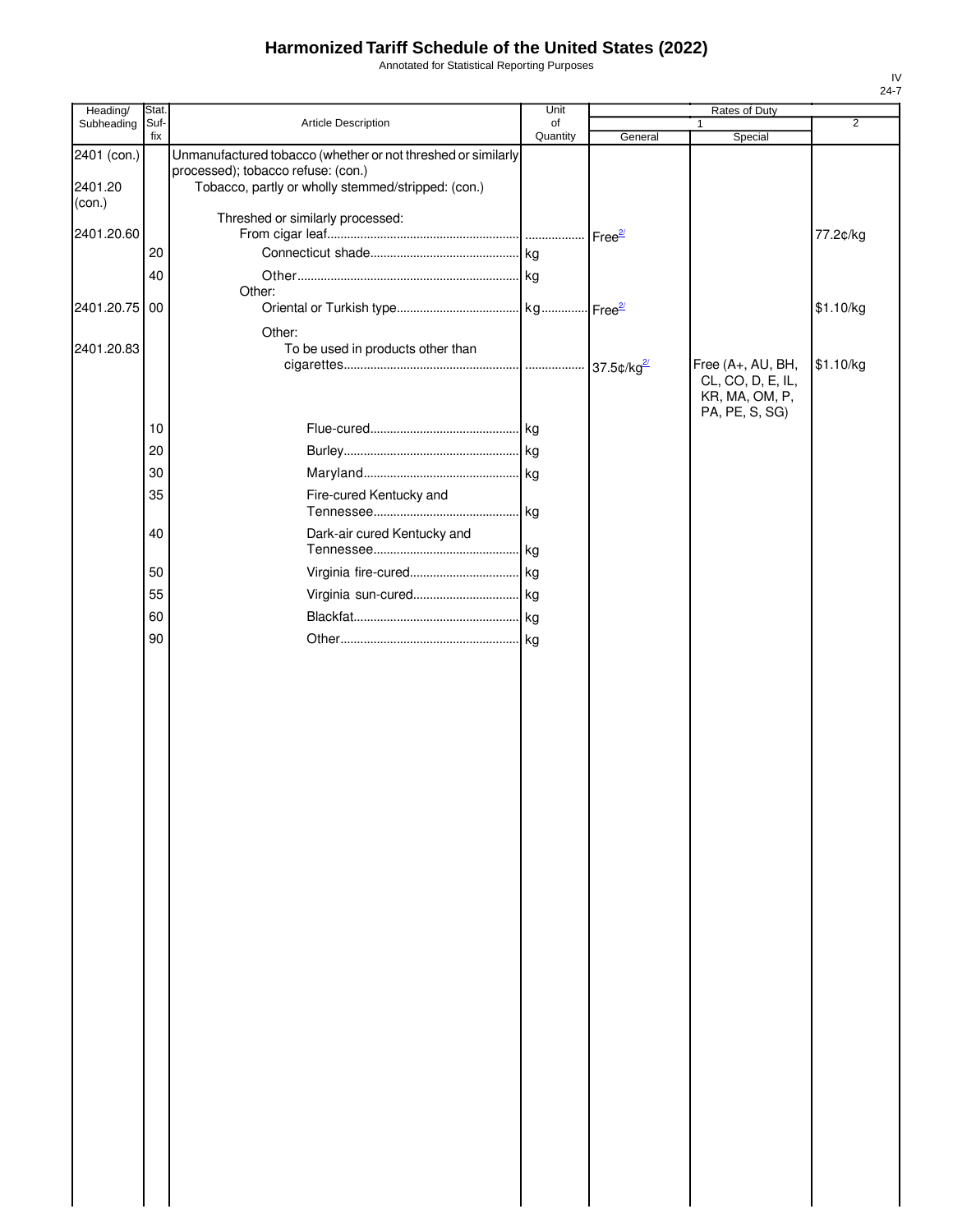Annotated for Statistical Reporting Purposes

| Heading/                         | Stat.       |                                                                                                                                                                       | Unit           | Rates of Duty      |                                                                                                                                                      |           |
|----------------------------------|-------------|-----------------------------------------------------------------------------------------------------------------------------------------------------------------------|----------------|--------------------|------------------------------------------------------------------------------------------------------------------------------------------------------|-----------|
| Subheading                       | Suf-<br>fix | Article Description                                                                                                                                                   | of<br>Quantity | General            | $\mathbf{1}$<br>Special                                                                                                                              | 2         |
| 2401 (con.)<br>2401.20<br>(con.) |             | Unmanufactured tobacco (whether or not threshed or similarly<br>processed); tobacco refuse: (con.)<br>Tobacco, partly or wholly stemmed/stripped: (con.)              |                |                    |                                                                                                                                                      |           |
| 2401.20.85                       |             | Threshed or similarly processed: (con.)<br>Other: (con.)<br>Other: (con.)<br>Other:<br>Described in additional U.S. note 5 to<br>this chapter and entered pursuant to |                |                    | Free (A+, BH, CL,<br>CO, D, E, KR, MA,                                                                                                               | \$1.10/kg |
|                                  | 10          |                                                                                                                                                                       |                |                    | OM, P, PA, PE, S,<br>SG)                                                                                                                             |           |
|                                  | 20          |                                                                                                                                                                       |                |                    |                                                                                                                                                      |           |
|                                  | 30          |                                                                                                                                                                       |                |                    |                                                                                                                                                      |           |
|                                  | 35          | Fire-cured Kentucky and                                                                                                                                               |                |                    |                                                                                                                                                      |           |
|                                  | 40          | Dark-air cured Kentucky and                                                                                                                                           |                |                    |                                                                                                                                                      |           |
|                                  | 50<br>55    | Virginia sun-cured kg                                                                                                                                                 |                |                    |                                                                                                                                                      |           |
|                                  | 60          |                                                                                                                                                                       |                |                    |                                                                                                                                                      |           |
|                                  | 90          |                                                                                                                                                                       |                |                    |                                                                                                                                                      |           |
| 2401.20.87                       |             |                                                                                                                                                                       |                | 350% $\frac{2}{2}$ | Free (BH, CL, IL,<br>KR, MA, OM, P, S,<br>SG)<br>23.3% (PE)<br>140% (PA)<br>See 9913.24.05-<br>9913.24.10 (AU)<br>See 9918.24.10-<br>9918.24.11 (CO) | 350%      |
|                                  | 10          |                                                                                                                                                                       |                |                    |                                                                                                                                                      |           |
|                                  | 20          |                                                                                                                                                                       |                |                    |                                                                                                                                                      |           |
|                                  | 30          |                                                                                                                                                                       |                |                    |                                                                                                                                                      |           |
|                                  | 35          | Fire-cured Kentucky and                                                                                                                                               |                |                    |                                                                                                                                                      |           |
|                                  | 40<br>50    | Dark-air cured Kentucky and<br>Virginia fire-cured kg                                                                                                                 |                |                    |                                                                                                                                                      |           |
|                                  | 55          | Virginia sun-cured kg                                                                                                                                                 |                |                    |                                                                                                                                                      |           |
|                                  | 60          |                                                                                                                                                                       |                |                    |                                                                                                                                                      |           |
|                                  | 90          |                                                                                                                                                                       |                |                    |                                                                                                                                                      |           |
|                                  |             |                                                                                                                                                                       |                |                    |                                                                                                                                                      |           |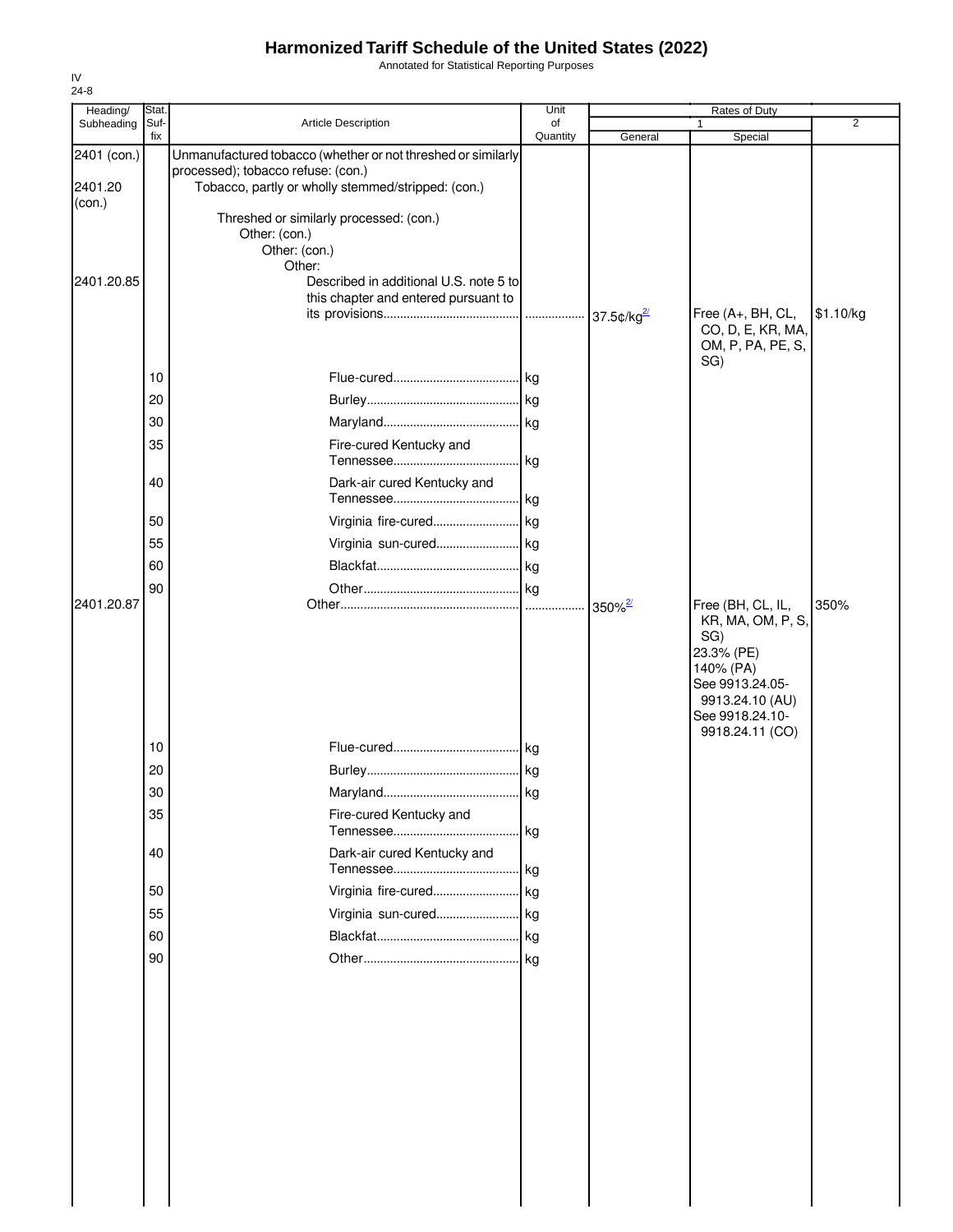Annotated for Statistical Reporting Purposes

| Heading/      | Stat.       |                                                                               | Unit           |                    | <b>Rates of Duty</b>                   |                |
|---------------|-------------|-------------------------------------------------------------------------------|----------------|--------------------|----------------------------------------|----------------|
| Subheading    | Suf-<br>fix | Article Description                                                           | οf<br>Quantity | General            | Special                                | $\overline{2}$ |
| 2401 (con.)   |             | Unmanufactured tobacco (whether or not threshed or similarly                  |                |                    |                                        |                |
|               |             | processed); tobacco refuse: (con.)                                            |                |                    |                                        |                |
| 2401.30       |             | Tobacco refuse:<br>From cigar leaf:                                           |                |                    |                                        |                |
|               |             | Tobacco stems:                                                                |                |                    |                                        |                |
| 2401.30.03    | 00          | Not cut, not ground and not pulverized kg Free <sup>21</sup>                  |                |                    |                                        | Free           |
| 2401.30.06 00 |             |                                                                               |                |                    |                                        | \$1.21/kg      |
| 2401.30.09 00 |             |                                                                               |                |                    |                                        | 77.2¢/kg       |
|               |             | From Oriental or Turkish type tobacco:                                        |                |                    |                                        |                |
| 2401.30.13    | 00          | Tobacco stems<br>Not cut, not ground and not pulverized kg Free <sup>21</sup> |                |                    |                                        | Free           |
| 2401.30.16 00 |             |                                                                               |                |                    |                                        | \$1.21/kg      |
| 2401.30.19    | 00          |                                                                               |                |                    |                                        | 77.2¢/kg       |
|               |             | Other:                                                                        |                |                    |                                        |                |
|               |             | To be used in products other than cigarettes:                                 |                |                    |                                        |                |
| 2401.30.23    |             | Tobacco stems:                                                                |                |                    |                                        | Free           |
|               | 10          |                                                                               | . kg           |                    |                                        |                |
|               | 20          |                                                                               |                |                    |                                        |                |
|               | 35          | Fire-cured Kentucky and                                                       |                |                    |                                        |                |
|               |             |                                                                               | . kg           |                    |                                        |                |
|               | 40          | Dark air-cured Kentucky and                                                   |                |                    |                                        |                |
|               |             |                                                                               |                |                    |                                        |                |
|               | 50          |                                                                               |                |                    |                                        |                |
|               | 60          |                                                                               |                |                    |                                        |                |
|               | 90          |                                                                               |                |                    |                                        |                |
| 2401.30.25    |             |                                                                               |                |                    | Free (A+, AU, BH,<br>CL, CO, D, E, IL, | \$1.21/kg      |
|               |             |                                                                               |                |                    | KR, MA, OM, P,                         |                |
|               |             |                                                                               |                |                    | PA, PE, S, SG)                         |                |
|               | 10          |                                                                               |                |                    |                                        |                |
|               | 20          |                                                                               |                |                    |                                        |                |
|               | 35          | Fire-cured Kentucky and                                                       |                |                    |                                        |                |
|               | 40          | Dark air-cured Kentucky and                                                   |                |                    |                                        |                |
|               |             |                                                                               | . I kg         |                    |                                        |                |
|               | 50          |                                                                               |                |                    |                                        |                |
|               | 60          |                                                                               |                |                    |                                        |                |
|               | 90          |                                                                               |                |                    |                                        |                |
| 2401.30.27    |             |                                                                               |                | 28.4 $\frac{2}{9}$ | Free (A+, AU, BH,                      | 77.2¢/kg       |
|               |             |                                                                               |                |                    | CL, CO, D, E, IL,<br>KR, MA, OM, P,    |                |
|               |             |                                                                               |                |                    | PA, PE, S, SG)                         |                |
|               | 10          |                                                                               |                |                    |                                        |                |
|               | 20          |                                                                               |                |                    |                                        |                |
|               | 35          | Fire-cured Kentucky and Tennessee kg                                          |                |                    |                                        |                |
|               | 40          | Dark air-cured Kentucky and                                                   |                |                    |                                        |                |
|               |             |                                                                               | .Ikg           |                    |                                        |                |
|               | 50          |                                                                               |                |                    |                                        |                |
|               | 60          |                                                                               |                |                    |                                        |                |
|               | 90          |                                                                               | <b>kg</b>      |                    |                                        |                |
|               |             |                                                                               |                |                    |                                        |                |
|               |             |                                                                               |                |                    |                                        |                |
|               |             |                                                                               |                |                    |                                        |                |
|               |             |                                                                               |                |                    |                                        |                |
|               |             |                                                                               |                |                    |                                        |                |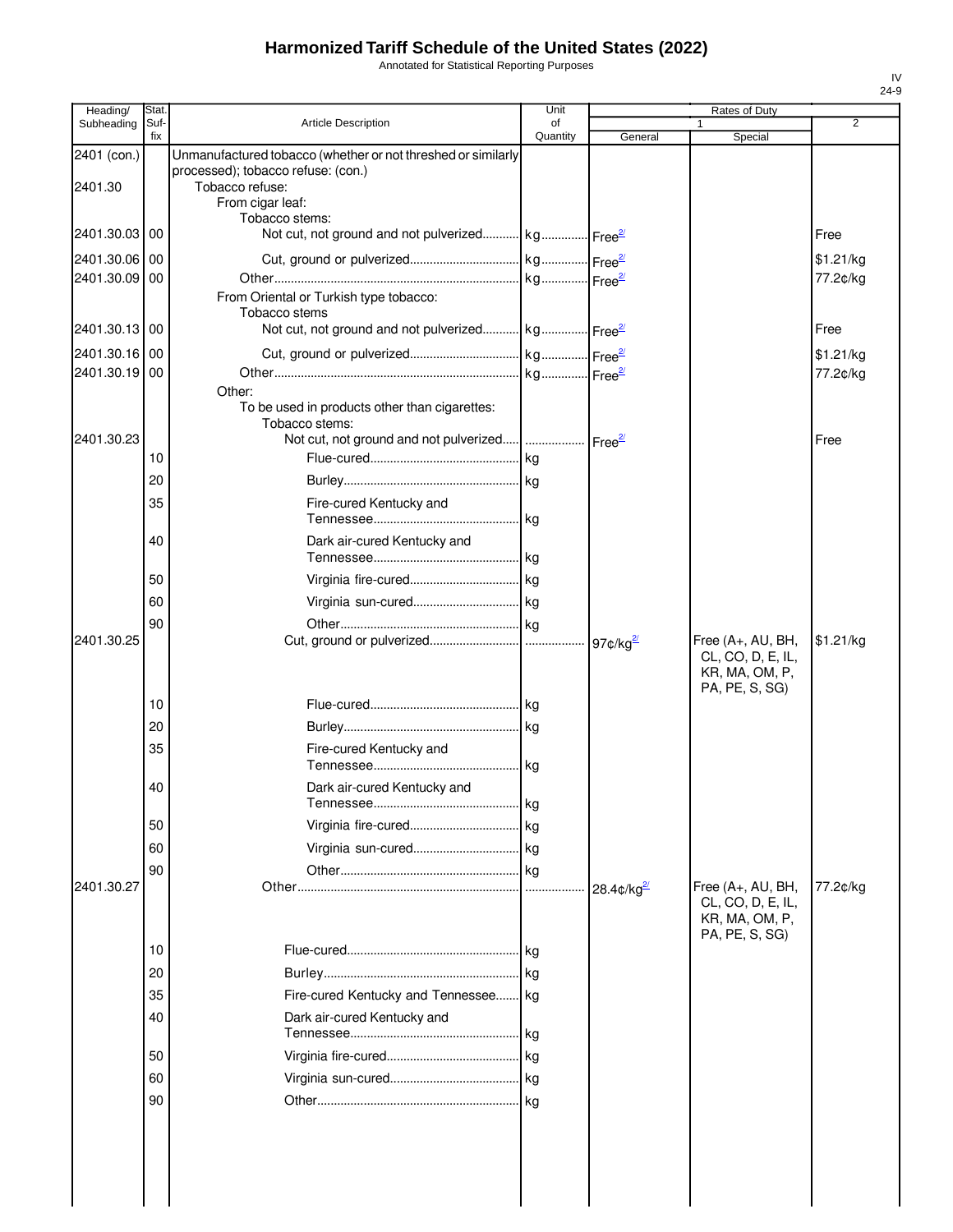Annotated for Statistical Reporting Purposes

| Heading/                         | Stat.       |                                                                                                                                             | Unit           |             | Rates of Duty                                                      |           |
|----------------------------------|-------------|---------------------------------------------------------------------------------------------------------------------------------------------|----------------|-------------|--------------------------------------------------------------------|-----------|
| Subheading                       | Suf-<br>fix | Article Description                                                                                                                         | of<br>Quantity | General     | 1<br>Special                                                       | 2         |
| 2401 (con.)<br>2401.30<br>(con.) |             | Unmanufactured tobacco (whether or not threshed or similarly<br>processed); tobacco refuse: (con.)<br>Tobacco refuse: (con.)                |                |             |                                                                    |           |
|                                  |             | Other: (con.)<br>Other:<br>Described in additional U.S. note 5 to this<br>chapter and entered pursuant to its provisions:<br>Tobacco stems: |                |             |                                                                    |           |
| 2401.30.33                       | 10          | Not cut, not ground and not                                                                                                                 |                |             |                                                                    | Free      |
|                                  | 20          |                                                                                                                                             |                |             |                                                                    |           |
|                                  |             |                                                                                                                                             |                |             |                                                                    |           |
|                                  | 35          | Fire-cured Kentucky and                                                                                                                     |                |             |                                                                    |           |
|                                  | 40          | Dark air-cured Kentucky and                                                                                                                 | kg             |             |                                                                    |           |
|                                  |             |                                                                                                                                             |                |             |                                                                    |           |
|                                  | 50          | Virginia fire-cured kg                                                                                                                      |                |             |                                                                    |           |
|                                  | 60          |                                                                                                                                             |                |             |                                                                    |           |
|                                  | 90          |                                                                                                                                             |                |             |                                                                    |           |
| 2401.30.35                       |             |                                                                                                                                             |                |             | Free (A+, BH, CL,<br>CO, D, E, KR, MA,<br>OM, P, PA, PE, S,<br>SG) | \$1.21/kg |
|                                  | 10          |                                                                                                                                             |                |             |                                                                    |           |
|                                  | 20          |                                                                                                                                             |                |             |                                                                    |           |
|                                  | 35          | Fire-cured Kentucky and                                                                                                                     | . kg           |             |                                                                    |           |
|                                  | 40          | Dark air-cured Kentucky and                                                                                                                 |                |             |                                                                    |           |
|                                  | 50          | Virginia fire-cured kg                                                                                                                      |                |             |                                                                    |           |
|                                  | 60          | Virginia sun-cured kg                                                                                                                       |                |             |                                                                    |           |
|                                  | 90          |                                                                                                                                             |                |             |                                                                    |           |
| 2401.30.37                       |             |                                                                                                                                             |                | $28.4$ ¢/kg | Free (A+, BH, CL,<br>CO, D, E, KR, MA,<br>OM, P, PA, PE, S,<br>SG) | 77.2¢/kg  |
|                                  | 10          |                                                                                                                                             | . kg           |             |                                                                    |           |
|                                  | 20          |                                                                                                                                             | kg             |             |                                                                    |           |
|                                  | 35          | Fire-cured Kentucky and                                                                                                                     | kg             |             |                                                                    |           |
|                                  | 40          | Dark air-cured Kentucky and                                                                                                                 | . kg           |             |                                                                    |           |
|                                  | 50          |                                                                                                                                             |                |             |                                                                    |           |
|                                  | 60          |                                                                                                                                             |                |             |                                                                    |           |
|                                  | 90          |                                                                                                                                             |                |             |                                                                    |           |
|                                  |             |                                                                                                                                             |                |             |                                                                    |           |
|                                  |             |                                                                                                                                             |                |             |                                                                    |           |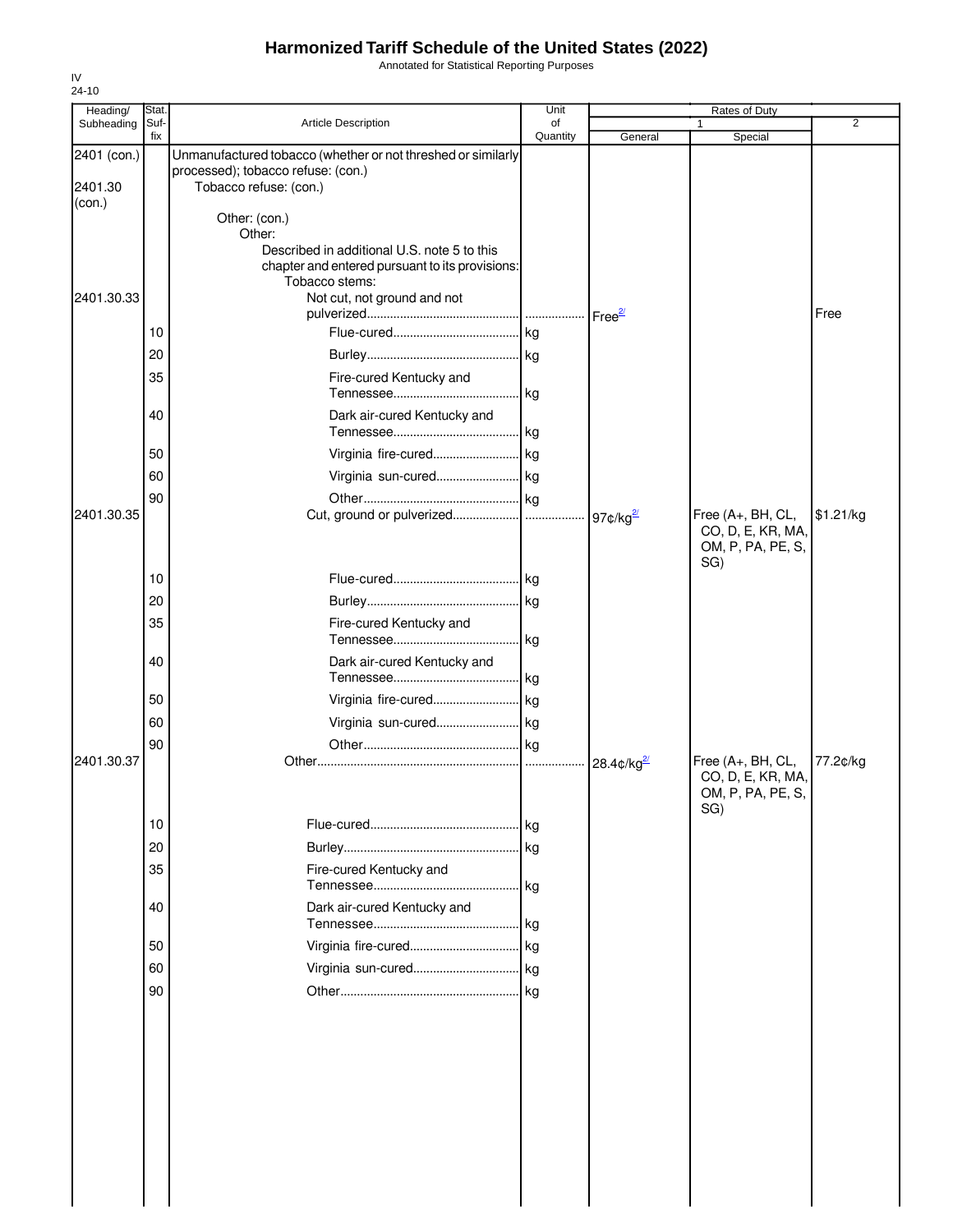Annotated for Statistical Reporting Purposes

| Heading/                         | Stat.       |                                                                                                                              | Unit           |                       | Rates of Duty                                                            |                |
|----------------------------------|-------------|------------------------------------------------------------------------------------------------------------------------------|----------------|-----------------------|--------------------------------------------------------------------------|----------------|
| Subheading                       | Suf-<br>fix | Article Description                                                                                                          | of<br>Quantity | General               | $\mathbf{1}$<br>Special                                                  | $\overline{2}$ |
| 2401 (con.)<br>2401.30<br>(con.) |             | Unmanufactured tobacco (whether or not threshed or similarly<br>processed); tobacco refuse: (con.)<br>Tobacco refuse: (con.) |                |                       |                                                                          |                |
|                                  |             | Other: (con.)<br>Other: (con.)                                                                                               |                |                       |                                                                          |                |
| 2401.30.70                       |             |                                                                                                                              |                | $350\%$ <sup>2/</sup> | Free (BH, CL, IL,<br>KR, MA, OM, P, S,<br>SG)<br>23.3% (PE)<br>140% (PA) | 350%           |
|                                  | 10          |                                                                                                                              |                |                       | See 9913.24.05-<br>9913.24.10 (AU)<br>See 9918.24.10-<br>9918.24.11 (CO) |                |
|                                  | 20          |                                                                                                                              |                |                       |                                                                          |                |
|                                  | 35          | Fire-cured Kentucky and Tennessee kg                                                                                         |                |                       |                                                                          |                |
|                                  | 40          | Dark air-cured Kentucky and                                                                                                  |                |                       |                                                                          |                |
|                                  |             |                                                                                                                              | . kg           |                       |                                                                          |                |
|                                  | 50          |                                                                                                                              |                |                       |                                                                          |                |
|                                  | 60          |                                                                                                                              |                |                       |                                                                          |                |
|                                  | 90          |                                                                                                                              |                |                       |                                                                          |                |
|                                  |             |                                                                                                                              |                |                       |                                                                          |                |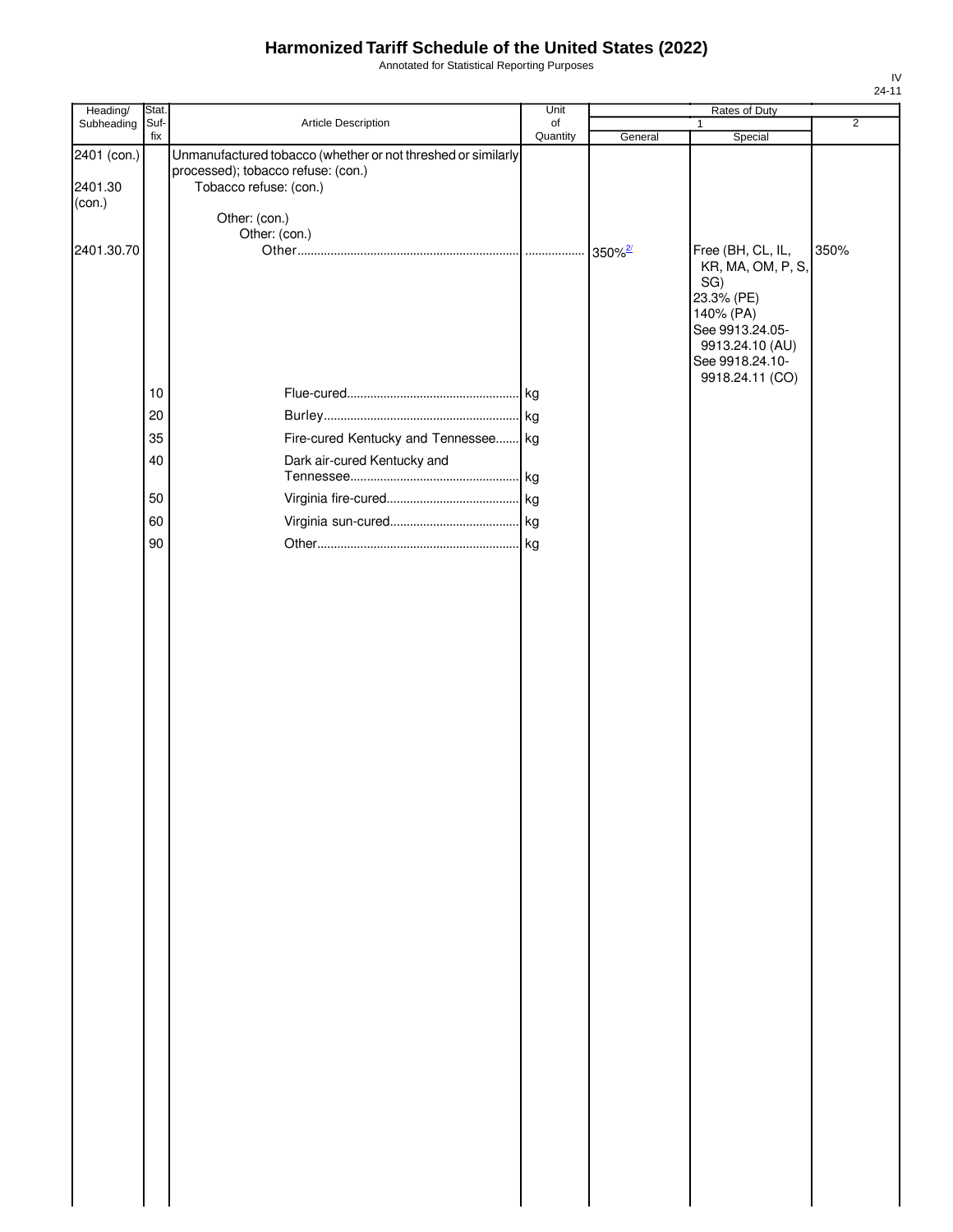Annotated for Statistical Reporting Purposes

| Heading/                 | Stat.       |                                                                                       | Unit            |                                                    | Rates of Duty                                                                                          |                                      |
|--------------------------|-------------|---------------------------------------------------------------------------------------|-----------------|----------------------------------------------------|--------------------------------------------------------------------------------------------------------|--------------------------------------|
| Subheading               | Suf-<br>fix | <b>Article Description</b>                                                            | of<br>Quantity  | General                                            | 1<br>Special                                                                                           | 2                                    |
| 2402                     |             | Cigars, cheroots, cigarillos and cigarettes, of tobacco or of<br>tobacco substitutes: |                 |                                                    |                                                                                                        |                                      |
| 2402.10<br>2402.10.30    |             | Cigars, cheroots and cigarillos, containing tobacco:                                  |                 | $$1.89/kg +$<br>$4.7\%$ <sup>3/2/</sup>            | Free (A+, AU, BH,<br>CL, CO, D, E, IL,<br>KR, MA, OM, P,                                               | $$9.92/kg +$<br>$25\%$ <sup>3/</sup> |
|                          | 30          | Small cigars, cheroots and cigarillos (weighing not                                   | kg              |                                                    | PA, PE, S, SG) $\frac{3}{2}$                                                                           |                                      |
|                          | 70          |                                                                                       | thousands       |                                                    |                                                                                                        |                                      |
| 2402.10.60 00            |             |                                                                                       | kg<br>kg        |                                                    | CL, CO, D, E, IL,<br>KR, MA, OM, P,<br>PA, PE, S, SG) $\frac{3}{2}$                                    | $$9.92/kg +$<br>$25\%$ <sup>3/</sup> |
| 2402.10.80               |             |                                                                                       |                 |                                                    | CO, D, E, IL, KR,<br>MA, OM, P, PA,<br>PE, S, SG) $\frac{3}{2}$                                        | $25\%$ <sup>3/</sup>                 |
|                          | 30          | Small cigars, cheroots and cigarillos (weighing not                                   | kg              |                                                    |                                                                                                        |                                      |
|                          | 50          | Other, each valued 23¢ or more but not more than                                      | thousands<br>ka |                                                    |                                                                                                        |                                      |
|                          | 80          |                                                                                       | thousands<br>kg |                                                    |                                                                                                        |                                      |
| 2402.20<br>2402.20.10 00 |             | Cigarettes containing tobacco:                                                        | kg              | $0.9\%$ <sup>3/2/</sup>                            | Free (A, AU, BH, CL, \$9.92/kg +<br>CO, D, E, IL, KR,<br>MA, OM, P, PA,<br>PE, S, SG) $\frac{3}{2}$    | $25\%$ <sup>3/</sup>                 |
| 2402.20.80 00            |             | Other:                                                                                | kg              | $2.3\%$ <sup>3/2/</sup>                            | Free (A+, AU, BH,<br>CL, CO, D, E, IL,<br>KR, MA, OM, P,<br>PA, PE, S, SG) $\frac{3}{2}$               | \$9.92/kg +<br>$25\%$ <sup>3/</sup>  |
| 2402.20.90 00            |             |                                                                                       | kg              | thousands. $$1.50/kg +$<br>$3.2\%$ <sup>3/2/</sup> | Free (A, AU, BH, CL, \$9.92/kg+<br>CO, D, E, IL, KR,<br>MA, OM, P, PA,                                 | $25\%$ <sup>3/</sup>                 |
| 2402.90.00 00            |             |                                                                                       | kg              | thousands. $$1.05/kg +$<br>$2.3\%$ <sup>2/</sup>   | PE, S, SG) $\frac{3}{2}$<br>Free (A+, AU, BH,<br>CL, CO, D, E, IL,<br>KR, MA, OM, P,<br>PA, PE, S, SG) | $$9.92/kg +$<br>25%                  |
|                          |             |                                                                                       |                 |                                                    |                                                                                                        |                                      |
|                          |             |                                                                                       |                 |                                                    |                                                                                                        |                                      |
|                          |             |                                                                                       |                 |                                                    |                                                                                                        |                                      |
|                          |             |                                                                                       |                 |                                                    |                                                                                                        |                                      |
|                          |             |                                                                                       |                 |                                                    |                                                                                                        |                                      |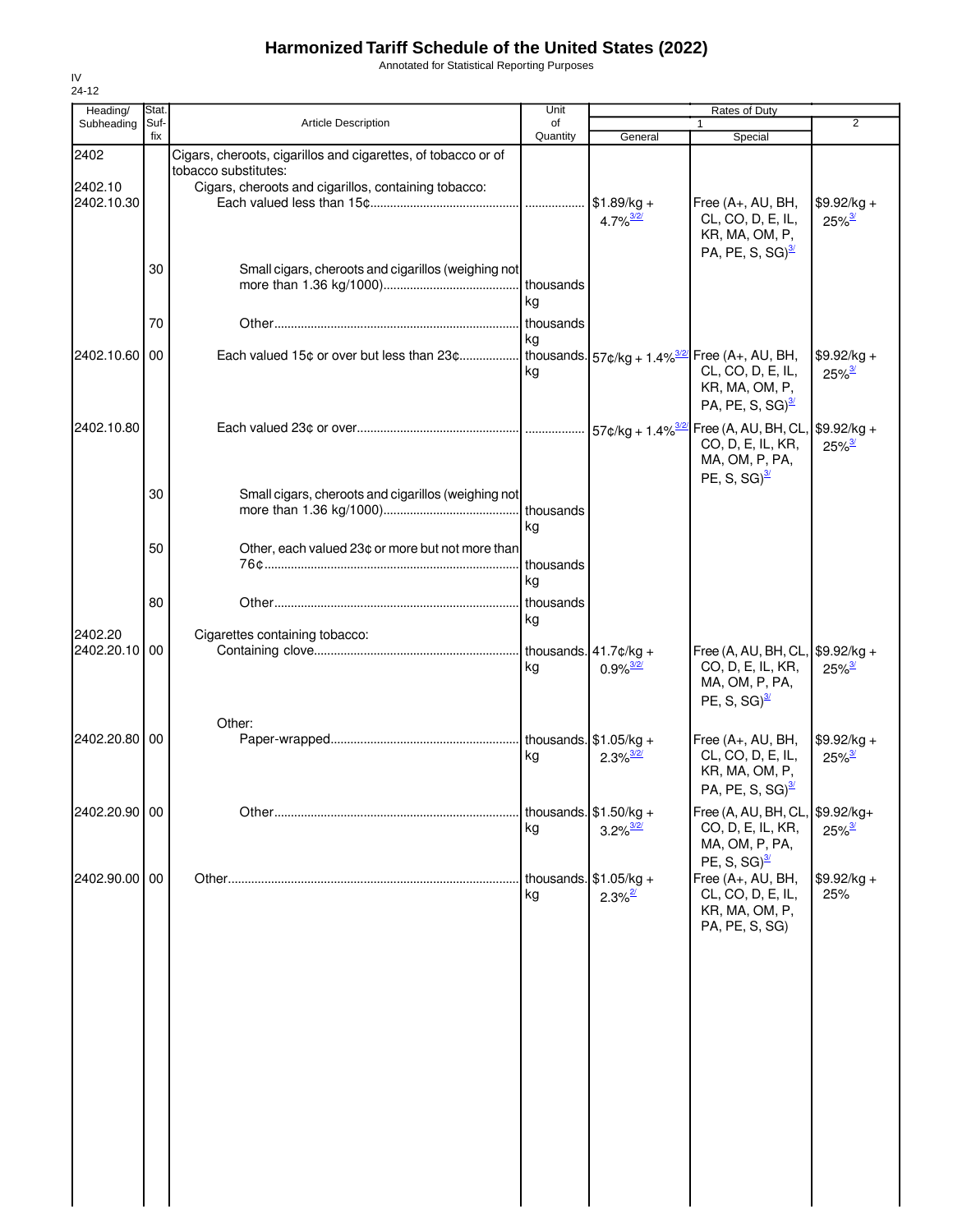Annotated for Statistical Reporting Purposes

| Heading/              | Stat.       |                                                                                                                                                                                                                                                                                                  | Unit           |                       | Rates of Duty                                                                                       |           |
|-----------------------|-------------|--------------------------------------------------------------------------------------------------------------------------------------------------------------------------------------------------------------------------------------------------------------------------------------------------|----------------|-----------------------|-----------------------------------------------------------------------------------------------------|-----------|
| Subheading            | Suf-<br>fix | Article Description                                                                                                                                                                                                                                                                              | of<br>Quantity | General               | 1<br>Special                                                                                        | 2         |
| 2403<br>2403.11.00    | 00          | Other manufactured tobacco and manufactured tobacco<br>substitutes; "homogenized" or "reconstituted" tobacco; tobacco<br>extracts and essences:<br>Smoking tobacco, whether or not containing tobacco<br>substitutes in any proportion:<br>Water pipe tobacco, specified in subheading note 1 to |                |                       |                                                                                                     |           |
|                       |             |                                                                                                                                                                                                                                                                                                  |                |                       | Free (A+, AU, BH,<br>CL, CO, D, E, IL,<br>KR, MA, OM, P,<br>PA, PE, S, SG)                          | \$1.21/kg |
| 2403.19<br>2403.19.20 |             | Other:<br>Prepared for marketing to the ultimate consumer<br>in the identical form and package in which                                                                                                                                                                                          |                |                       | Free (A+, AU, BH,                                                                                   | \$1.21/kg |
|                       |             |                                                                                                                                                                                                                                                                                                  |                |                       | CL, CO, D, E, IL,<br>KR, MA, OM, P,<br>PA, PE, S, SG)                                               |           |
|                       | 20          |                                                                                                                                                                                                                                                                                                  |                |                       |                                                                                                     |           |
|                       | 50          | Roll-your-own tobacco for making                                                                                                                                                                                                                                                                 |                |                       |                                                                                                     |           |
|                       | 80          |                                                                                                                                                                                                                                                                                                  |                |                       |                                                                                                     |           |
|                       |             | Other:                                                                                                                                                                                                                                                                                           |                |                       |                                                                                                     |           |
| 2403.19.30            |             | To be used in products other than                                                                                                                                                                                                                                                                |                |                       | Free (A+, AU, BH,<br>CL, CO, D, E, IL,<br>KR, MA, OM, P,                                            | \$1.21/kg |
|                       | 50          |                                                                                                                                                                                                                                                                                                  |                |                       | PA, PE, S, SG)                                                                                      |           |
|                       | 60          |                                                                                                                                                                                                                                                                                                  |                |                       |                                                                                                     |           |
|                       | 80          |                                                                                                                                                                                                                                                                                                  |                |                       |                                                                                                     |           |
|                       | 90          |                                                                                                                                                                                                                                                                                                  |                |                       |                                                                                                     |           |
|                       |             | Other:                                                                                                                                                                                                                                                                                           |                |                       |                                                                                                     |           |
| 2403.19.60            |             | Described in additional U.S. note 5 to this<br>chapter and entered pursuant to its                                                                                                                                                                                                               |                | 32.8 $\text{C/kg}^2$  | Free (A+, BH, CL,<br>CO, D, E, KR, MA,                                                              | \$1.21/kg |
|                       | 50          |                                                                                                                                                                                                                                                                                                  | l kg           |                       | OM, P, PA, PE, S,<br>SG)                                                                            |           |
|                       | 60          |                                                                                                                                                                                                                                                                                                  |                |                       |                                                                                                     |           |
|                       | 80          |                                                                                                                                                                                                                                                                                                  |                |                       |                                                                                                     |           |
|                       | 90          |                                                                                                                                                                                                                                                                                                  |                |                       |                                                                                                     |           |
| 2403.19.90            |             |                                                                                                                                                                                                                                                                                                  | .lkg           | $350\%$ <sup>2/</sup> | Free (BH, CL, IL,<br>KR, MA, OM, P, S,<br>SG)                                                       | 350%      |
|                       | 50          |                                                                                                                                                                                                                                                                                                  | kg             |                       | 23.3% (PE)<br>140% (PA)<br>See 9913.24.05-<br>9913.24.10 (AU)<br>See 9918.24.10-<br>9918.24.11 (CO) |           |
|                       | 60          |                                                                                                                                                                                                                                                                                                  | kg             |                       |                                                                                                     |           |
|                       | 80          |                                                                                                                                                                                                                                                                                                  |                |                       |                                                                                                     |           |
|                       | 90          |                                                                                                                                                                                                                                                                                                  |                |                       |                                                                                                     |           |
|                       |             |                                                                                                                                                                                                                                                                                                  |                |                       |                                                                                                     |           |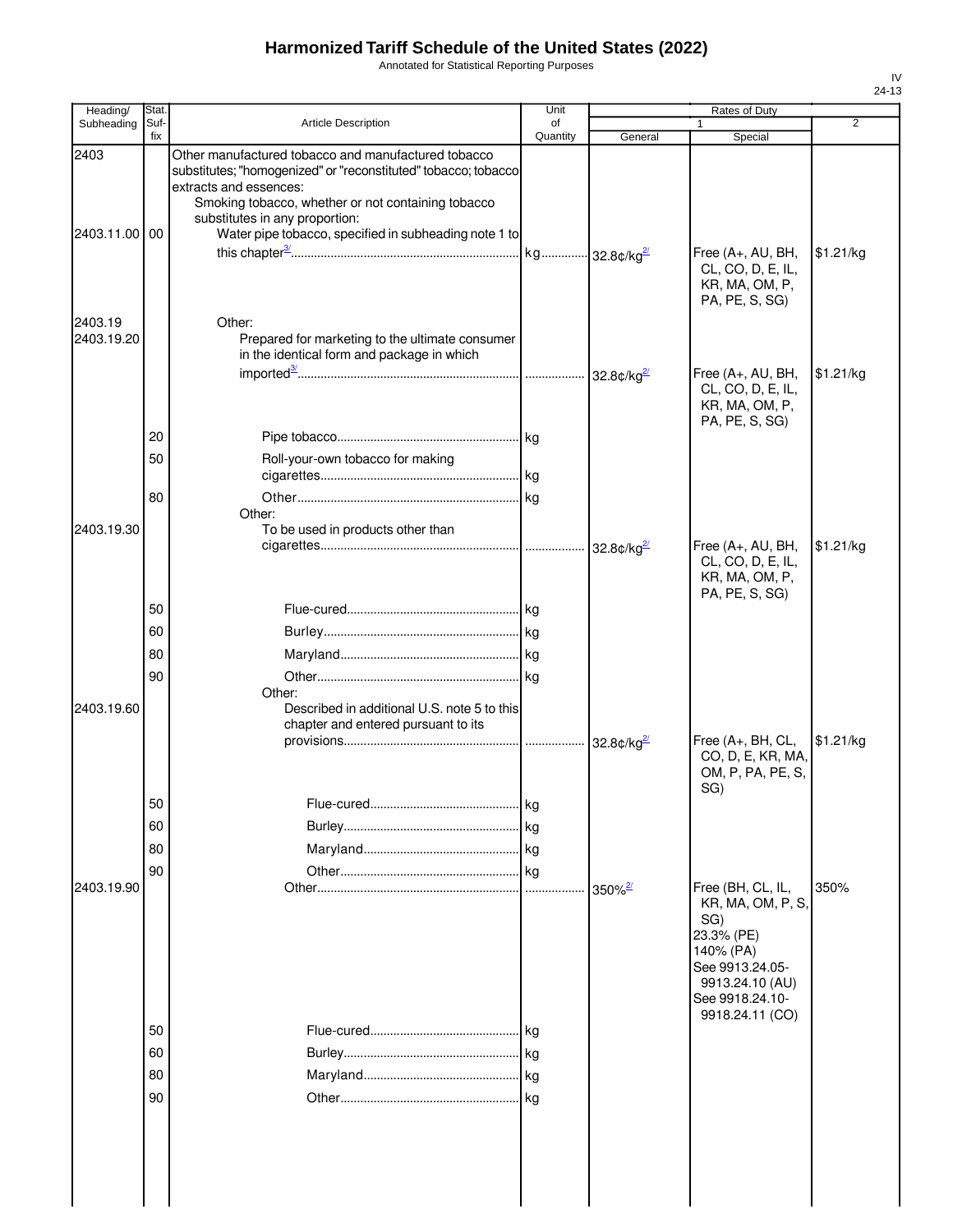Annotated for Statistical Reporting Purposes

| Heading/              | Stat.       |                                                                                                                                                        | Unit           |                           | Rates of Duty                                                                                                                                        |                |
|-----------------------|-------------|--------------------------------------------------------------------------------------------------------------------------------------------------------|----------------|---------------------------|------------------------------------------------------------------------------------------------------------------------------------------------------|----------------|
| Subheading            | Suf-<br>fix | Article Description                                                                                                                                    | of<br>Quantity | General                   | $\mathbf{1}$                                                                                                                                         | $\overline{2}$ |
| 2403 (con.)           |             | Other manufactured tobacco and manufactured tobacco<br>substitutes; "homogenized" or "reconstituted" tobacco; tobacco<br>extracts and essences: (con.) |                |                           | Special                                                                                                                                              |                |
| 2403.91<br>2403.91.20 | 00          | Other:<br>"Homogenized" or "reconstituted" tobacco:                                                                                                    |                |                           | Free (A, AU, BH, CL, \$6.45/kg<br>CO, D, E, IL, KR,<br>MA, OM, P, PA,<br>PE, S, SG)                                                                  |                |
| 2403.91.43            |             | Other:<br>To be used in products other than                                                                                                            |                |                           | Free (A+, AU, BH,<br>CL, CO, D, E, IL,<br>KR, MA, OM, P,                                                                                             | \$1.10/kg      |
|                       | 50          |                                                                                                                                                        |                |                           | PA, PE, S, SG)                                                                                                                                       |                |
|                       | 60          |                                                                                                                                                        |                |                           |                                                                                                                                                      |                |
|                       | 80          |                                                                                                                                                        |                |                           |                                                                                                                                                      |                |
|                       | 90          |                                                                                                                                                        |                |                           |                                                                                                                                                      |                |
| 2403.91.45            |             | Other:<br>Described in additional U.S. note 5 to this<br>chapter and entered pursuant to its                                                           |                |                           |                                                                                                                                                      |                |
|                       |             |                                                                                                                                                        |                | $19.9$ ¢/kg $\frac{1}{2}$ | Free (A+, BH, CL,<br>CO, D, E, KR, MA,<br>OM, P, PA, PE, S,<br>SG)                                                                                   | \$1.10/kg      |
|                       | 50          |                                                                                                                                                        |                |                           |                                                                                                                                                      |                |
|                       | 60          |                                                                                                                                                        |                |                           |                                                                                                                                                      |                |
|                       | 80          |                                                                                                                                                        |                |                           |                                                                                                                                                      |                |
|                       | 90          |                                                                                                                                                        |                |                           |                                                                                                                                                      |                |
| 2403.91.47            |             |                                                                                                                                                        |                | $350\%$ <sup>1/</sup>     | Free (BH, CL, IL,<br>KR, MA, OM, P, S,<br>SG)<br>23.3% (PE)<br>140% (PA)<br>See 9913.24.05-<br>9913.24.10 (AU)<br>See 9918.24.10-<br>9918.24.11 (CO) | 350%           |
|                       | 50          |                                                                                                                                                        | <b>kg</b>      |                           |                                                                                                                                                      |                |
|                       | 60          |                                                                                                                                                        |                |                           |                                                                                                                                                      |                |
|                       | 80          |                                                                                                                                                        | kg             |                           |                                                                                                                                                      |                |
|                       | 90          |                                                                                                                                                        |                |                           |                                                                                                                                                      |                |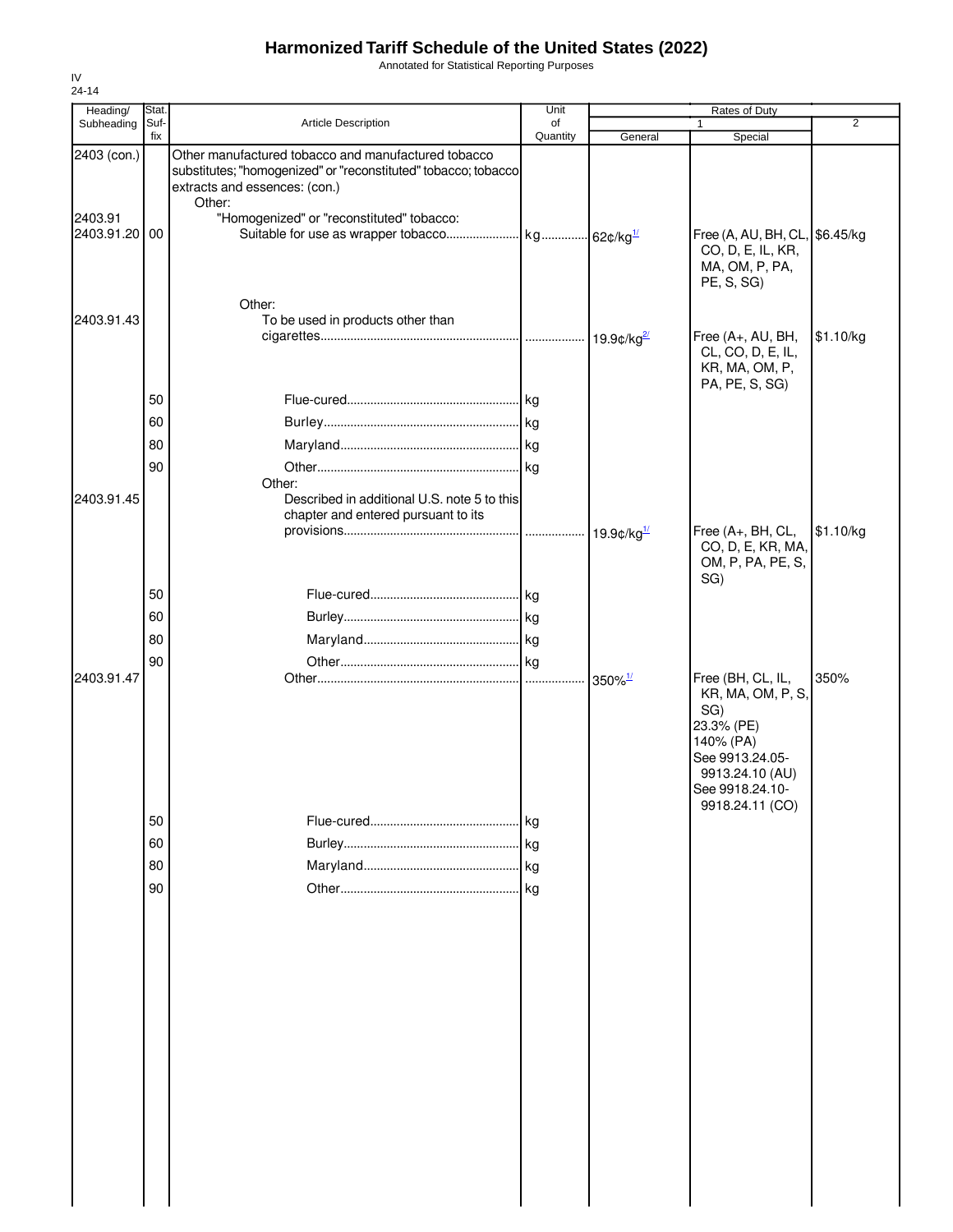Annotated for Statistical Reporting Purposes

| Heading/                             | Stat.<br>Suf-<br>fix | <b>Article Description</b>                                                                                                                                                                                                                                                         | Unit           | Rates of Duty |                                                                                                                                   |                |  |
|--------------------------------------|----------------------|------------------------------------------------------------------------------------------------------------------------------------------------------------------------------------------------------------------------------------------------------------------------------------|----------------|---------------|-----------------------------------------------------------------------------------------------------------------------------------|----------------|--|
| Subheading                           |                      |                                                                                                                                                                                                                                                                                    | of<br>Quantity | General       | Special                                                                                                                           | $\overline{2}$ |  |
| 2403 (con.)<br>2403.99<br>2403.99.21 |                      | Other manufactured tobacco and manufactured tobacco<br>substitutes; "homogenized" or "reconstituted" tobacco; tobacco<br>extracts and essences: (con.)<br>Other: (con.)<br>Other:<br>Prepared for marketing to the ultimate consumer<br>in the identical form and package in which |                |               | Free (A+, AU, BH,<br>CL, CO, D, E, IL,<br>KR, MA, OM, P,                                                                          | \$1.21/kg      |  |
|                                      | 30                   |                                                                                                                                                                                                                                                                                    |                |               | PA, PE, S, SG)                                                                                                                    |                |  |
|                                      | 40                   |                                                                                                                                                                                                                                                                                    |                |               |                                                                                                                                   |                |  |
| 2403.99.31                           | 90                   | Other:<br>To be used in products other than                                                                                                                                                                                                                                        |                |               | Free (A+, AU, BH,                                                                                                                 | \$1.21/kg      |  |
|                                      | 50                   |                                                                                                                                                                                                                                                                                    |                |               | CL, CO, D, E, IL,<br>KR, MA, OM, P,<br>PA, PE, S, SG)                                                                             |                |  |
|                                      | 60<br>65             | Other:<br>Partially manufactured, blended or                                                                                                                                                                                                                                       |                |               |                                                                                                                                   |                |  |
| 2403.99.60                           | 70                   | Other:<br>Described in additional U.S. note 5 to this<br>chapter and entered pursuant to its                                                                                                                                                                                       |                |               |                                                                                                                                   |                |  |
|                                      |                      |                                                                                                                                                                                                                                                                                    |                |               | Free (A+, BH, CL,<br>CO, D, E, KR, MA,<br>OM, P, PA, PE, S,<br>SG)                                                                | \$1.21/kg      |  |
|                                      | 50<br>60             |                                                                                                                                                                                                                                                                                    |                |               |                                                                                                                                   |                |  |
|                                      | 65                   | Other:<br>Partially manufactured, blended                                                                                                                                                                                                                                          |                |               |                                                                                                                                   |                |  |
|                                      | 70                   | or mixed tobacco kg                                                                                                                                                                                                                                                                |                |               |                                                                                                                                   |                |  |
| 2403.99.90                           |                      |                                                                                                                                                                                                                                                                                    | kg             |               | Free (BH, CL, IL,<br>KR, MA, OM, P, S,<br>SG)<br>23.3% (PE)<br>140% (PA)<br>See 9913.24.05-<br>9913.24.10 (AU)<br>See 9918.24.10- | 350%           |  |
|                                      | 50                   |                                                                                                                                                                                                                                                                                    |                |               | 9918.24.11 (CO)                                                                                                                   |                |  |
|                                      | 60                   | Other:                                                                                                                                                                                                                                                                             |                |               |                                                                                                                                   |                |  |
|                                      | 65                   | Partially manufactured, blended                                                                                                                                                                                                                                                    |                |               |                                                                                                                                   |                |  |
|                                      | 70                   |                                                                                                                                                                                                                                                                                    |                |               |                                                                                                                                   |                |  |
|                                      |                      |                                                                                                                                                                                                                                                                                    |                |               |                                                                                                                                   |                |  |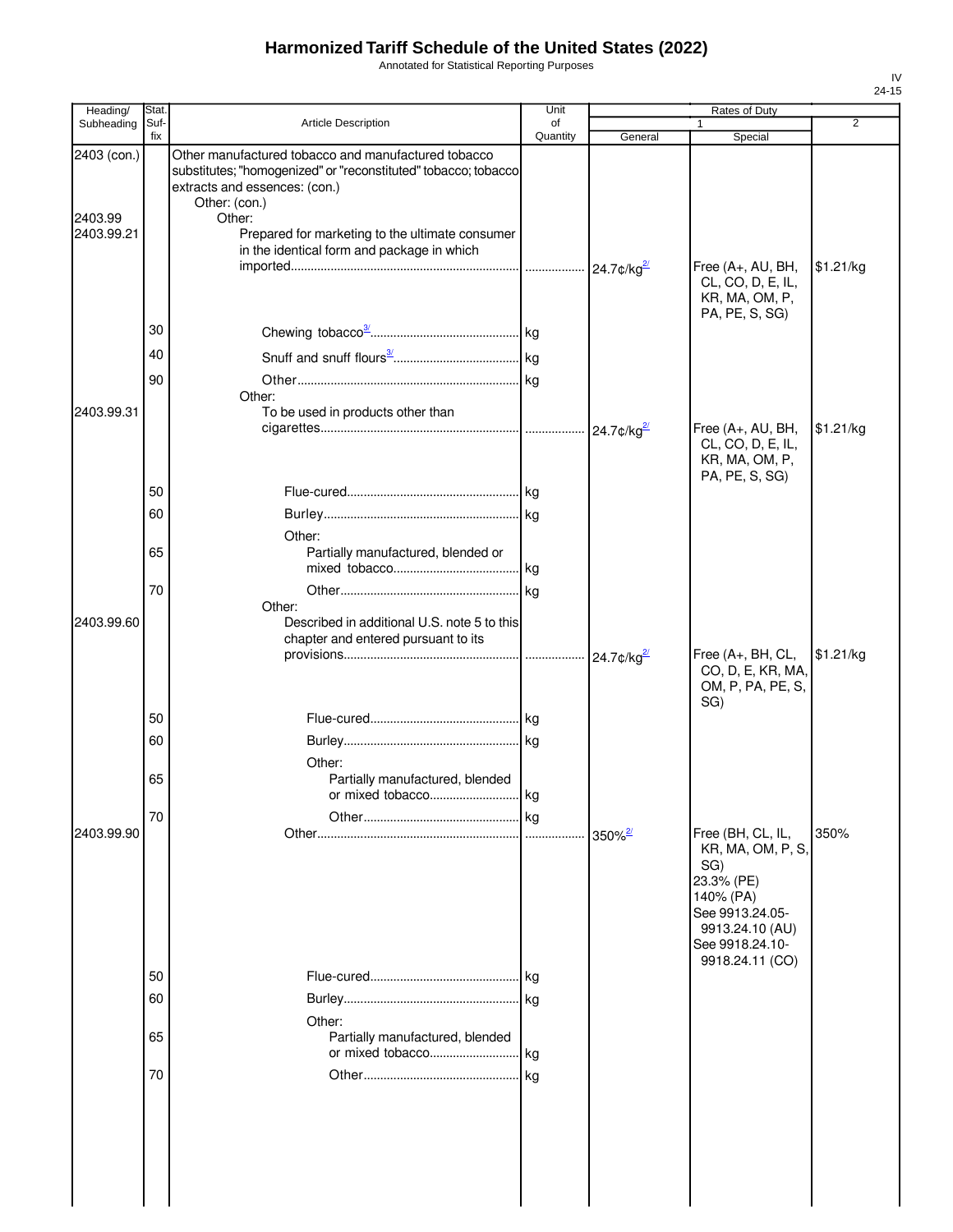Annotated for Statistical Reporting Purposes

| Heading/                 | Stat.       |                                                                                                                                                                                                                                                                                                                                                                                         | Unit           |                        | Rates of Duty                                                                                   |           |
|--------------------------|-------------|-----------------------------------------------------------------------------------------------------------------------------------------------------------------------------------------------------------------------------------------------------------------------------------------------------------------------------------------------------------------------------------------|----------------|------------------------|-------------------------------------------------------------------------------------------------|-----------|
| Subheading               | Suf-<br>fix | <b>Article Description</b>                                                                                                                                                                                                                                                                                                                                                              | of<br>Quantity | General                | $\mathbf{1}$<br>Special                                                                         | 2         |
| 2404<br>2404.11.00 00    |             | Products containing tobacco, reconstituted tobacco, nicotine,<br>or tobacco or nicotine substitutes, intended for inhalation<br>without combustion; other nicotine containing products intended<br>for the intake of nicotine into the human body:<br>Products intended for inhalation without combustion:<br>Containing tobacco or reconstituted tobacco   kg   24.7¢/kg <sup>2/</sup> |                |                        | Free (A+, AU, BH,<br>CL, CO, D, E, IL,<br>KR, MA, OM, P,<br>PA, PE, S, SG)                      | \$1.21/kg |
| 2404.12<br>2404.12.05 00 |             | Other, containing nicotine:<br>Mixtures for personal electric or electronic<br>vaporizing devices:<br>Mixtures containing 5 percent or more by                                                                                                                                                                                                                                          |                |                        |                                                                                                 |           |
|                          |             | weight of one or more aromatic or modified                                                                                                                                                                                                                                                                                                                                              |                |                        | Free (A, AU, BH, CL, 3.7¢/kg + 60%<br>CO, D, E, IL, JO,<br>KR, MA, OM, P,<br>PA, PE, S, SG)     |           |
| 2404.12.10 00            |             |                                                                                                                                                                                                                                                                                                                                                                                         |                |                        | Free (A+, AU, BH,<br>CL, CO, D, E, IL,<br>JO, KR, MA, OM,<br>P, PA, PE, S, SG)                  | 25%       |
| 2404.12.90 00            |             |                                                                                                                                                                                                                                                                                                                                                                                         |                |                        | Free (A, AU, BH, CL, 3.7¢/kg + 60%<br>CO, D, E, IL, JO,<br>KR, MA, OM, P,<br>PA, PE, S, SG)     |           |
| 2404.19                  |             | Other:<br>Mixtures for personal electric or electronic<br>vaporizing devices:                                                                                                                                                                                                                                                                                                           |                |                        |                                                                                                 |           |
| 2404.19.05 00            |             | Mixtures containing 5 percent or more by<br>weight of one or more aromatic or modified                                                                                                                                                                                                                                                                                                  |                |                        | Free (A, AU, BH, CL, 3.7¢/kg + 60%<br>CO, D, E, IL, JO,<br>KR, MA, OM, P,<br>PA, PE, S, SG)     |           |
| 2404.19.10 00            |             |                                                                                                                                                                                                                                                                                                                                                                                         |                |                        | Free (A+, AU, BH,<br>CL, CO, D, E, IL,<br>JO, KR, MA, OM,                                       | 25%       |
| 2404.19.90 00            |             | Other                                                                                                                                                                                                                                                                                                                                                                                   | kg.            | 24.7¢/kg <sup>2/</sup> | P, PA, PE, S, SG)<br>Free (A+, AU, BH,<br>CL, CO, D, E, IL,<br>KR, MA, OM, P,<br>PA, PE, S, SG) | \$1.21/kg |
| 2404.91.00 00            |             | Other:                                                                                                                                                                                                                                                                                                                                                                                  |                |                        | Free (A, AU, BH, CL, 20%<br>CO, D, E, IL, JO,<br>KR, MA, OM, P,<br>PA, PE, S, SG)               |           |
| 2404.92.00 00            |             |                                                                                                                                                                                                                                                                                                                                                                                         |                |                        | Free (A+, AU, BH,<br>CL, CO, D, E, IL,<br>JO, KR, MA, OM,<br>P, PA, PE, S, SG)                  | 25%       |
| 2404.99.00 00            |             |                                                                                                                                                                                                                                                                                                                                                                                         |                |                        | Free (A+, AU, BH,<br>CL, CO, D, E, IL,<br>JO, KR, MA, OM,<br>P, PA, PE, S, SG)                  | 25%       |